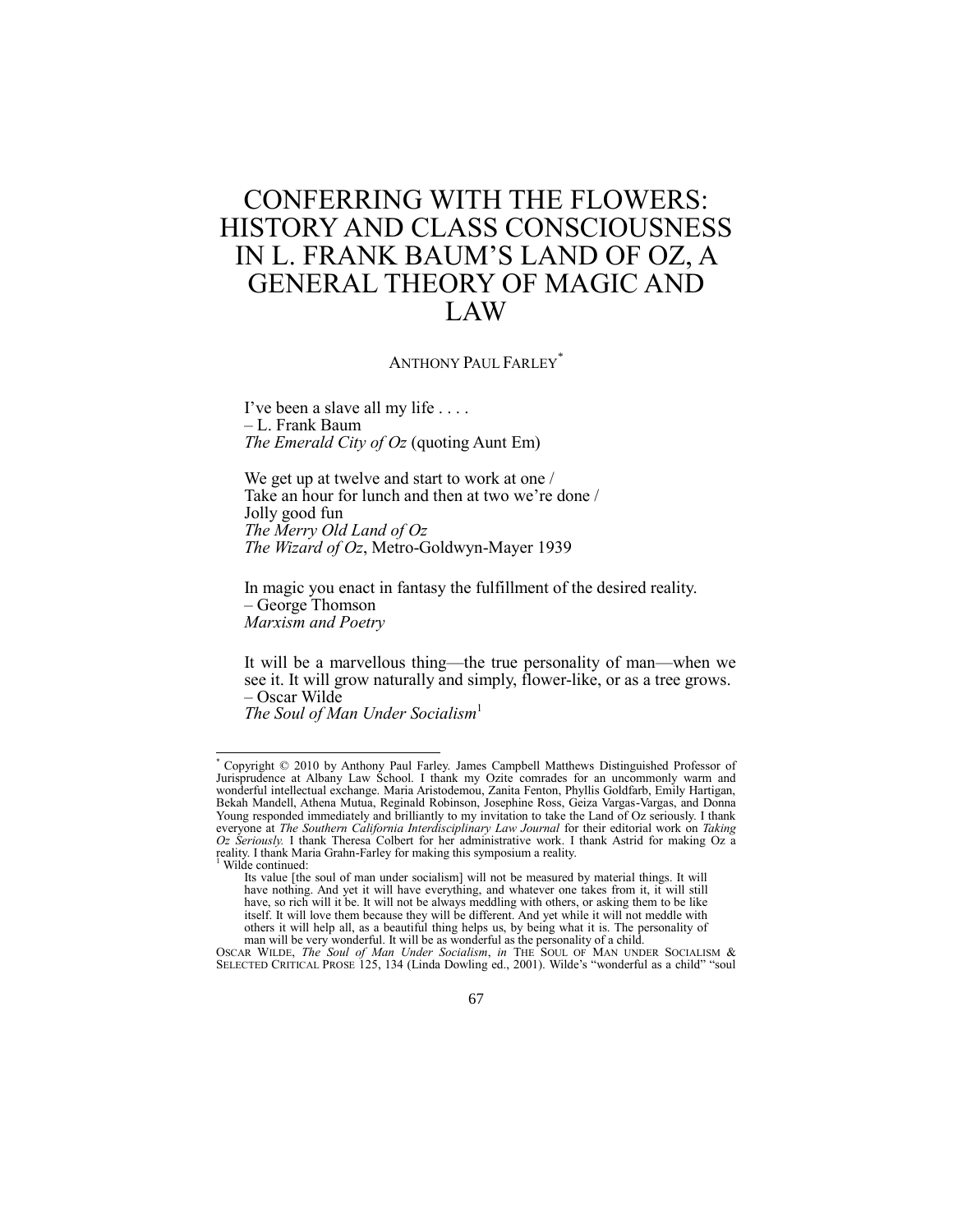<span id="page-1-2"></span><span id="page-1-1"></span><span id="page-1-0"></span>Oz, the most beautiful of all fairylands, came into being the very same year as Sigmund Freud's *The Interpretation of Dreams*. <sup>2</sup> The magic of Oz is a reality, not just a dream, not just "somewhere over the rainbow," and not just "someday," but right here and right now.<sup>3</sup> Silly?<sup>4</sup> What of it?<sup>5</sup> Has the wisdom of the wise ever saved anyone in this world from anything? $6$  Our fairyland has overcome the world.<sup>7</sup> Freud changed the world's conceits when he characterized dreams as "the royal road to the unconscious."<sup>8</sup> And so did Karl Marx.<sup>9</sup> And so did L. Frank Baum.<sup>10</sup> And so will we. In a letter

l

Socialism for Wilde is the only way to produce the "flower like" "individual" who will love others "because they will be different" and who will therefore be "as wonderful as the personality of a child. *Id.* at 134, 140. The machines will "supply the useful things, and the beautiful things will be made by the individual." *Id.* at 141. It must be this way because the individual only becomes so under socialism. Only common ownership of the machinery of production frees us from having to serve a use and freedom from having a use frees us to pursue our own individual pursuits, like truth and beauty, like beauty and truth. *See id.*

<sup>2</sup> *Compare* L. FRANK BAUM, THE WONDERFUL WIZARD OF OZ (Geo M. Hill Co. 1900), *with* SIGMUND

FREUD, THE INTERPRETATION OF DREAMS 9 (A. A. Bill trans., 1945) (1900).<br><sup>3</sup> JUDY GARLAND*, Over the Rainbow, on* THE WIZARD OF OZ: THE ORIGINAL MOTION PICTURE<br>SOUNDTRACK (101 Distribution 2008).<br><sup>4</sup> In MCM's union of *The* 

In MGM's version of *The Wonderful Wizard of Oz*, Dorothy says, "Don't be silly, Toto. Scarecrows don't talk." THE WIZARD OF OZ (Metro-Goldwyn-Mayer 1939). But scarecrows do talk, at least one of them does, as Dorothy finds out. *Id.*<br><sup>5</sup> See J. ERANZ BAIN, THE MA

What has the wisdom of the wise been but a five hundred year wave of mutilation? The wisdom of the wise speaks only in a voice that justifies greater and greater accumulations. Genocide, slavery, and colonialism begat the first capital, and the first capital begat the next and the next and the next. It never stops, and so it has never ended. The movement from the first day to this one is an illusion. Our days unfold within the shell of that original violence. And that is not movement; it is the stillness of the grave and the ghost's hallucination. Consider this primal scene of accumulation:

They erected certain Gibbets, large, but low made, so that their feet almost reacht [sic] the ground, every one of which was so order'd as to bear Thirteen Persons in Honour and Reverence (as they said blasphemously) of our Redeemer and his Twelve Apostles, under which they made a Fire to burn them to Ashes whilst hanging on them: But those they intended to preserve alive, they dismiss'd, their Hands half cut, and still hanging by the Skin, to carry their Letters missive to those that fly from us and ly [sic] sculking on the Mountains, as an exprobation of their flight.

BARTOLOMÉ DE LAS CASAS, ASHORT ACCOUNT OF THE DESTRUCTION OF THE INDIES 10 (Nigel Griffin trans., Penguin Books 2004) (1546) (original translation preserved). Imagine the death of everything that they imagined. Language is the home of the imagination. The imagination is infinite, but the destruction of the imagination is the destruction of more than everything. It is impossible to imagine.<br>The mass death event described by Las Casas opened a "black hole in the universe" that continues to pull everything down. Anthony Paul Farley, *Shattered: Afterword for Defining Race, a Joint Symposium of the Albany Law Review and the Albany Journal of Science and Technology*, 72 ALB. L. REV. 1053,  $\frac{1068-69}{\text{Sommains}}$ 

Sometimes thinking makes it so. *But see* Amilcar Cabral, *Tell No Lies, Claim No Easy Victories . . .* , *in* REVOLUTIONARY THOUGHT IN THE [2](#page-1-0)0TH CENTURY 123 (Ben Turok ed., 1980) (1965).<br><sup>8</sup> *See* FREUD, *supra* note 2, at 559 (stating that "*the interpretation of dreams is the via regia to a* 

knowledge of the unconscious element in our psychic life.").<br><sup>9</sup> Friedrich Engels put it this way:

Friedrich Engels put it this way:

of man under socialism" is made possible only by common lordship over the machine. Under capitalism:

<span id="page-1-4"></span><span id="page-1-3"></span>One man owns a machine which does the work of five hundred men. Five hundred men are, in consequence, thrown out of employment, and having no work to do, become hungry and take to thieving. The one man secures the produce of the machine and keeps it, and has five hundred times as much as he should have .... Were that machine the property of all, every one would benefit by it.

*Id.* at 140.

*See* L. FRANK BAUM, THE MAGICAL MONARCH OF MO AND HIS PEOPLE (1903) (saying that ―[p]erhaps some of those big, grown-up people will poke fun at us—at you for reading these nonsense tales of the Magical Monarch, and at me for writing them. Never mind. Many of the big folk are still children—even as you and I. We can not measure a child by a standard of size or age. The big folk who are children will be our comrades; the others we need not consider at all, for they are self-exiled from our domain.").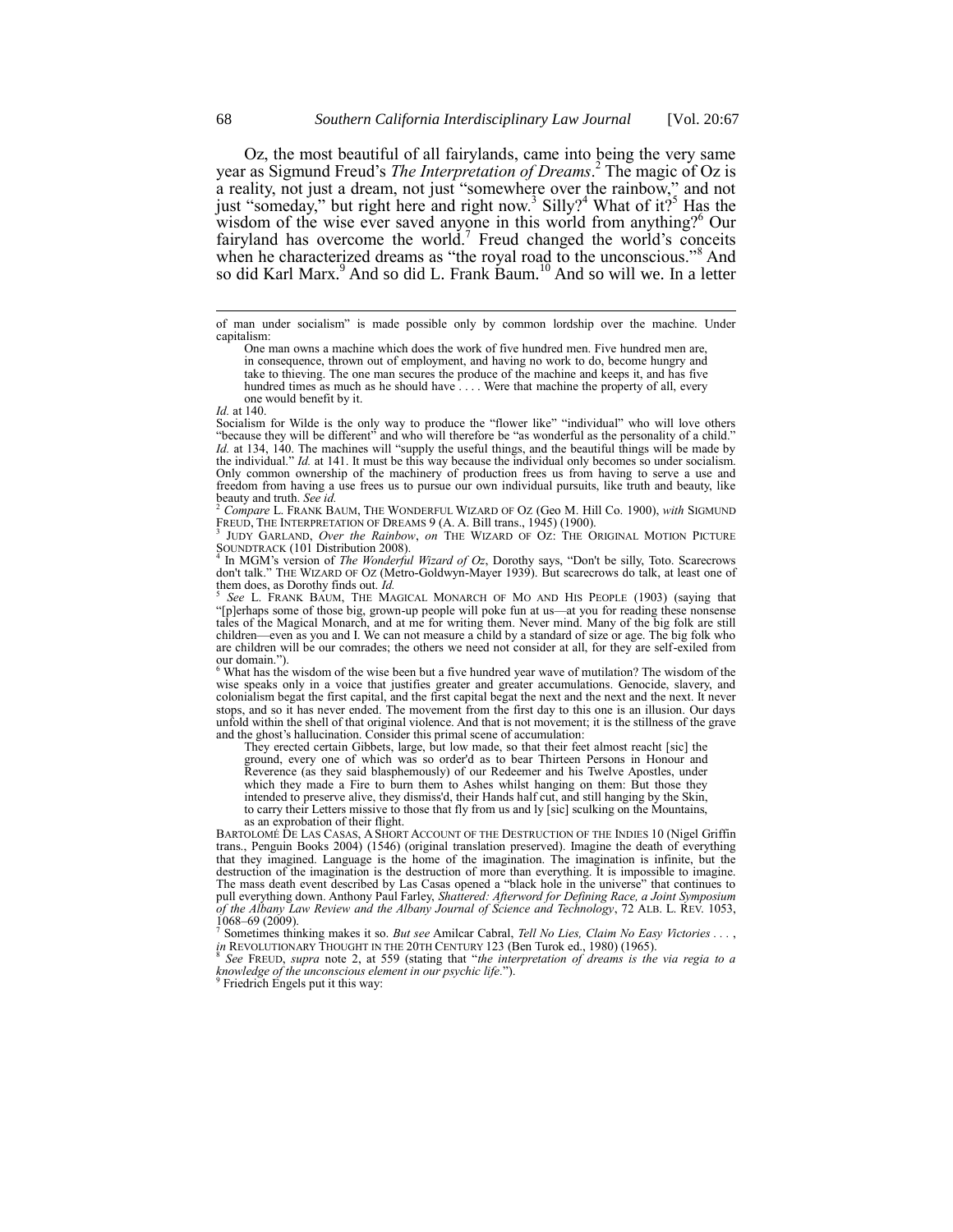<span id="page-2-0"></span>penned by the young Marx in 1843, we find "that the world has long dreamed of possessing something of which it has only to be conscious in order to possess it in reality."<sup>11</sup> I have noted two events of 1900: Freud's discovery that the greater part of the soul is made up of dark matter<sup>12</sup> and the discovery of Oz by a little girl named Dorothy, who "fell from a star."<sup>13</sup> I will now add a third event of 1900, the passing of Oscar Wilde, author of *The Soul of Man Under Socialism*. <sup>14</sup> Marx's 1843 letter brings all three events of 1900 together. Overcoming the world is not "a question of drawing a great mental dividing line between past and future, but of *realising* the thoughts of the past.<sup>515</sup> But the discovery of the thoughts that we have been thinking turns out to be no simple task, as with the Scarecrow's lament:

With the thoughts I'd be thinking

I could be another Lincoln

If I only had a brain<sup>16</sup>

Always, it seems, there is something that occults our most important and most emancipatory thoughts, a "mystical consciousness that is

<sup>11</sup> *Letters from the Deutsch-Französische Jahrbücher: Marx to Ruge Kreusnach September 1843*, MARXIST INTERNET ARCHIVE, *available at*  http://www.marxists.org/archive/marx/works/1843/letters/43\_09.htm (last visited Nov. 13, 2010) [hereinafter *Letters from Marx to Ruge*]. The reform of consciousness consists only in making the world aware of its own consciousness, in awakening it out of the dream about itself, in explaining to it the meaning of its own actions. "Hence, our motto must be: reform of consciousness not through dogmas, but by analysing the mystical consciousness that is unintelligible to itself, whether it manifests itself in a religious or a political form. It will then become evident that the world has long dreamed of possessing something of which it has only to be conscious in order to possess it in reality. It will become evident that it is not a question of drawing a great mental dividing line between past and future, but of *realising* the thoughts of the past. Lastly, it will become evident that mankind is not beginning a *new* work, but is consciously carrying into effect its old work." *Letters from Marx to Ruge, supra* not[e 11.](#page-2-0)<br><sup>12</sup> "Dark matter" is

radiation. Like Oz, it is not visible. Dark matter, like the unconscious, like Oz, seems necessary to explain the patterns or repetitions of the universe. Why is there something rather than nothing? There are patterns or repetitions that cannot be explained by the luminous objects we see. But if we assume the existence of dark matter, then we can see why there are patterns in the universe, and not just things falling apart: "Observations of the rotational speed of spiral galaxies, the confinement of hot gas in galaxies and clusters of galaxies, the random motions of galaxies in clusters, the gravitational lensing of background objects, and the observed fluctuations in the cosmic microwave background radiation require the presence of additional gravity, which can be explained by the existence of dark matter." *Dark Matter*, CHADRA: X-RAY OBSERVATORY,

<sup>14</sup> *See* WILDE, *supra* not[e 1,](#page-0-0) at xvii (stating that Oscar Wilde died in Paris on November 30, 1900). <sup>15</sup> *Letters from Marx to Ruge*, *supra* not[e 11.](#page-2-0)

<sup>16</sup> RAY BOLGER & JUDY GARLAND, *If I only had a Brain*, *on* THE WIZARD OF OZ: THE ORIGINAL MOTION PICTURE SOUNDTRACK, *supra* note [3.](#page-1-2)

Marx . . . discovered the special law of motion governing the present-day capitalist mode of production and the bourgeois society that this mode of production has created. The discovery of surplus value suddenly threw light on the problem, in trying to solve which all previous investigations, of both bourgeois economists and socialist critics, had been groping in the dark.

Friedrich Engels, Address at Highgate Cemetery, London: Frederick Engels' Speech at the Grave of Karl Marx (Mar. 17, 1883), *available at*<br>http://www.marxists.org/archive/marx/works/1883/death/burial.htm.<br><sup>10</sup> THE WONDERFUL WIZARD OF OZ is one of the best-selling children's books of the twentieth century.

Michael Patrick Hearn, *Introduction to* L. FRANK BAUM, THE ANNOTATED WIZARD OF OZ, CENTENNIAL EDITION, at xiii, xiv–xv (Michael Patrick Hearn ed., W. W. Norton & Co. 2000).

http://chandra.harvard.edu/xray\_astro/dark\_matter/index.html (last visited Nov. 25, 2010).<br><sup>13</sup> THE WIZARD OF OZ, *supra* note [4](#page-1-1) (Glinda singing that Dorothy fell from the sky "[a]nd Kansas she says is the name of the star.").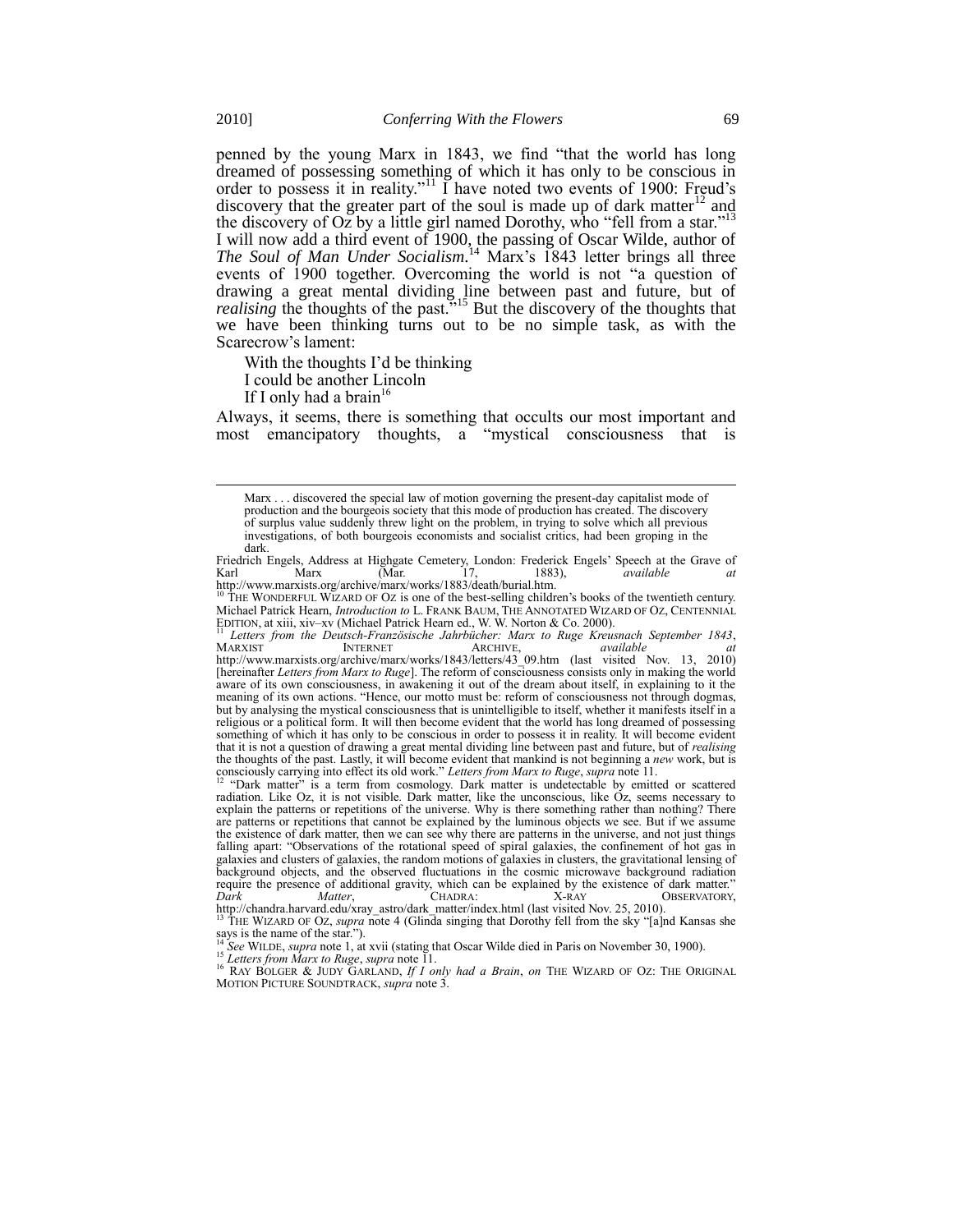unintelligible to itself, whether it manifests itself in a religious or a political form."<sup>17</sup>"If I only had a brain."<sup>18</sup>

Let us make a few assumptions. First, dreams are the "royal road to the unconscious."<sup>19</sup> Second, there is an unconscious of law,<sup>20</sup> a public pool of dreams.<sup>21</sup> Third, there is a place where "the dreams that  $[we]$  dare to dream really do come true.<sup> $22$ </sup> Fourth, the royal road to that place is made of yellow brick. Fifth, only at the end of the yellow brick road will it "become evident that the world has long dreamed of possessing something of which it has only to be conscious in order to possess it in reality."<sup>23</sup> Sixth, the end is not yet.

<span id="page-3-0"></span>Oz is the dream that we have been dreaming and the reality that we have it within us to realize. Baum, the "Royal Historian of  $Oz$ ,"<sup>24</sup> provided textual evidence that there is a place where "the dreams that you dare to dream really do come true<sup> $25$ </sup> in fourteen novels written from 1900 until 1919,<sup>26</sup> the year of his death.<sup>27</sup>There is such a place. We have already built it. Marx's letter is a promise—even more than  $\overline{F}$ reud's "royal road"<sup>28</sup>—that there is such a place: "Lastly, it will become evident that mankind is not beginning a new work, but is consciously carrying into effect its old work.<sup>29</sup> We have only to follow the yellow brick road to realize the thoughts we have already been thinking and thus carry into effect our "old" work. $\sum_{i=1}^{30}$ 

Baum, a businessman<sup>31</sup> of the Lochner Era,<sup>32</sup> wrote a fairyland into being which was and remains a shining example of anarchist communism:<sup>33</sup>

<sup>20</sup> *See* PETER GOODRICH, OEDIPUS LEX: PSYCHOANALYSIS, HISTORY, LAW 181 (U. of Cal. Press, 1995).

<sup>17</sup> *Letters from Marx to Ruge*, *supra* not[e 11.](#page-2-0)

<sup>18</sup> RAY BOLGER & JUDY GARLAND, *If I only had a Brain*, *on* THE WIZARD OF OZ: THE ORIGINAL MOTION PICTURE SOUNDTRACK, *supra* not[e 3.](#page-1-2)

<sup>19</sup> *See* FREUD, *supra* not[e 2,](#page-1-0) at 559; *supra* explanatory parenthetical accompanying not[e 8.](#page-1-3)

<sup>&</sup>lt;sup>21</sup> Oz is within that class of dreams that, strictly speaking, have never been dreamed.

<sup>22</sup> THE WIZARD OF OZ, *supra* not[e 4.](#page-1-1)

<sup>23</sup> *Letters from Marx to Ruge*, *supra* not[e 11.](#page-2-0) <sup>24</sup> L. FRANK BAUM, THE MAGIC OF OZ 14 (1919).

<sup>&</sup>lt;sup>25</sup> JUDY GARLAND, *Over the Rainbow*, *on* THE WIZARD OF OZ: THE ORIGINAL MOTION PICTURE SOUNDTRACK, *supra* not[e 3.](#page-1-2)<br><sup>26</sup> See the following list ordered by publication date: THE WONDERFUL WIZARD OF OZ (1900); THE

MARVELOUS LAND OF OZ (1904); OZMA OF OZ (1907); DOROTHY AND THE WIZARD IN OZ (1908); THE ROAD TO OZ (1909); THE EMERALD CITY OF OZ (1910); THE PATCHWORK GIRL OF OZ (1913); TIK-TOK OF OZ (1914); THE SCARECROW OF OZ (1915); RINKITINK IN OZ (1916); THE LOST PRINCESS OF OZ (1917); THE TIN WOODMAN OF OZ (1918); THE MAGIC OF OZ (1919) (posthumously published); GLINDA OF OZ (1920) (posthumously published). <sup>27</sup> Baum was born in 1856, the same year as Sigmund Freud and died on Freud's birthday. REBECCA

LONCRAINE, THE REAL WIZARD OF OZ: THE LIFE AND TIMES OF L. FRANK BAUM 277 (2009). Loncraine notes that a 1914 map of Oz includes a small country called the Kingdom of Dreams on the edge of the Deadly Desert bordering Oz. *Id.* That deadly desert is not mentioned in any of Baum's works. *Id.* I share Loncraine's idea that:

Perhaps this small region of the continent of his imagination was a distinct area where dreams were cordoned off, kept in their place so that it was clear that the rest of Baum's interior landscape was something more than a patchwork of dreamscapes; stories should be freed, this seemed to say, and allowed out beyond the captivity of dreams.

*Id.* at 277–78.

<sup>28</sup> *See* FREUD, *supra* not[e 2,](#page-1-0) at 559; *supra* explanatory parenthetical accompanying not[e 8.](#page-1-3)

<sup>29</sup> *Letters from Marx to Ruge*, *supra* not[e 11.](#page-2-0)

<sup>30</sup> *Letters from Marx to Ruge*, *supra* not[e 11.](#page-2-0)

<sup>&</sup>lt;sup>31</sup> Baum published a book about window dressing the very same year that Oz came into being. *See generally* L. FRANK BAUM, THE ART OF DECORATING DRY GOODS WINDOWS AND INTERIORS: A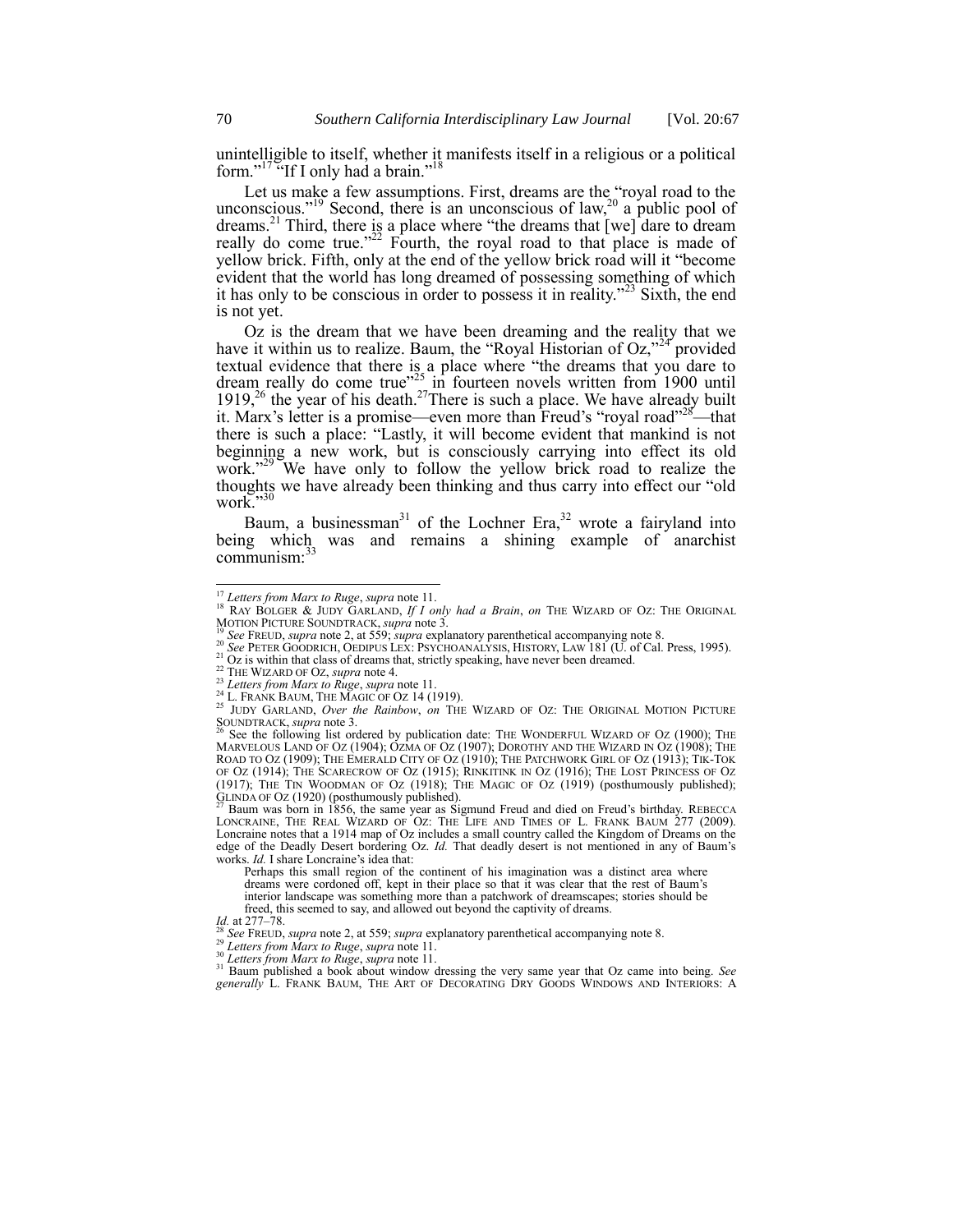Each person was given freely by his neighbors whatever he required for his use, which is as much as any one may reasonably desire. Some tilled the lands and raised great crops of grain, which was divided equally among the entire population, so that all had enough. There were many tailors and dressmakers and shoemakers and the like, who made things that any who desired them might wear. Likewise there were jewelers who made ornaments for the person, which pleased and beautified the people, and these ornaments were also free to those who asked for them. Each man and woman, no matter what he or she produced for the good of the community, was supplied by the neighbors with food and clothing and a house and furniture and ornaments and games.<sup>3</sup>

<span id="page-4-0"></span>The anarchist partisans of a free communist future for America were crushed to earth during the Red Scare.<sup>35</sup> But Baum's Oz flourished.<sup>36</sup> Oz continues to flourish. *The Wonderful Wizard of Oz* remains one of the most familiar works of American fiction. Red flags were far from Baum's mind, but mind and method often move in different directions. It was clear that

COMPLETE MANUAL OF WINDOW TRIMMING, DESIGNED AS AN EDUCATOR IN ALL THE DETAILS OF THE ART, ACCORDING TO THE BEST ACCEPTED METHODS, AND TREATING FULLY EVERY IMPORTANT SUBJECT  $(1900)$  (showing that Baum had actual business interests).

The Lochner Era is a period of U.S. history that spans from approximately 1870–1937. The Supreme Court of the Lochner Era tended to strike down economic and property regulations in the name of a freedom of contract grounded in the Due Process Clause of the Fifth and Fourteenth Amendments. <sup>33</sup> Alexander Berkman, comrade of Emma Goldman and anarchist communist of L. Frank Baum's era,

wrote Anarchism teaches that we can live in a society where there is no compulsion of any kind. A life without compulsion naturally means liberty; it means freedom from being forced

or coerced, a chance to lead the life that suits you best. You cannot lead such a life unless you do away with the institutions that curtail your liberty and interfere with your life . . . .

ALEXANDER BERKMAN, WHAT IS ANARCHISM? 145 (2003). Berkman continued:

<sup>[</sup>Anarchism] means that no one will be permitted to monopolize the land or the machinery of production. It means that private ownership of the *sources of life* will not be tolerated any more. . . . . . . .

It follows that when government is abolished, wage slavery and capitalism must also go with it, because they cannot exist without the support and protection of the government.

*Id.* at 147. Oz is without coercion and without property.<br><sup>34</sup> L. FRANK BAUM, THE EMERALD CITY OF OZ 30–31 (The Reilly & Britton Co. 1910).

<sup>&</sup>lt;sup>35</sup> A. Mitchell Palmer, Attorney General of the United States, hysterical about the possibility of capitalism's end, argued for a witch hunt:

Behind, and underneath, my own determination to drive from our midst the agents of Bolshevism . . . I have discovered the hysterical methods of these revolutionary humans I have been asked . . . to what extent deportation will check radicalism in this country. Why not ask what will become of the United States Government if these alien radicals . . . carry out the principles of the Communist Party . . . ?<br>. . . In place of the United States Government we should have the horror and terrorism of

bolsheviki tyranny such as is destroying Russia now. . . . The whole purpose of communism appears to be a mass formation of the criminals of the world to overthrow the decencies of private life, to usurp property . . . , to disrupt the present order of life regardless of health, sex or religious rights.

<sup>.</sup> . . . These are the revolutionary tenets of Trotsky and the Communist Internationale. . . . These include the I.W.W.'s, the most radical socialists, the misguided anarchists, the agitators who oppose the limitations of unionism, the moral perverts and the hysterical neurasthenic women who abound in communism.

A. Mitchell Palmer, *The Case Against the "Reds*,*"* 63 FORUM 173, 181–83 (1920).

Oz did, however, come under attack during the second red scare.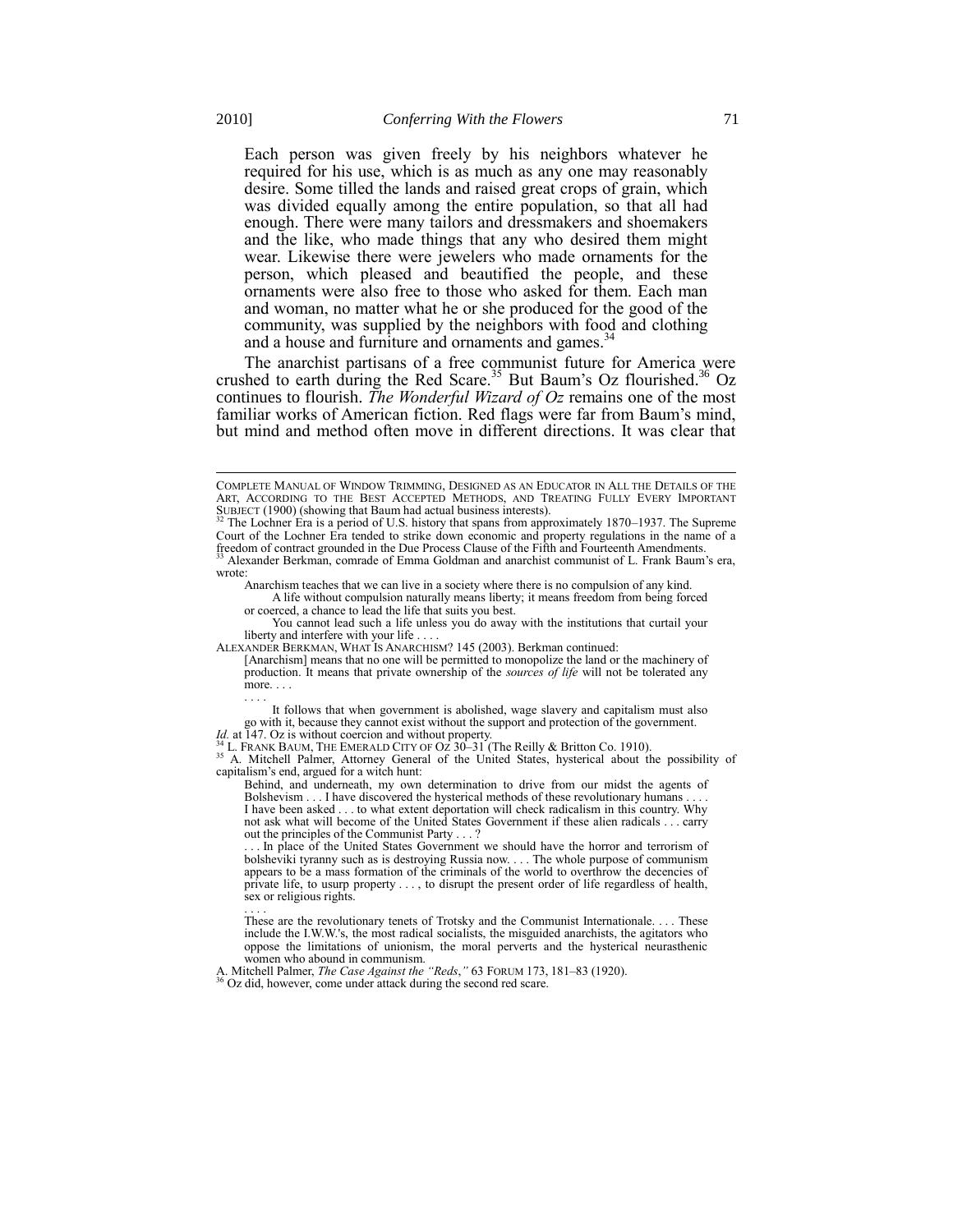Oz was red—and had been all along—by the sixth book of the Oz series, *The Emerald City of Oz*, published in 1910.

<span id="page-5-0"></span>Oz will endure. If literature is important, then Oz is important. If, as Rosa Luxemburg argued in *Reform or Revolution* the very same year *The Wonderful Wizard of Oz* was published, we learn from revolution and not from reform, then Oz, a singular feat, is important, as is the fact of its endurance from then till now.<sup>37</sup> The lesson of Oz is one of methodology. Baum wrote for children.<sup>38</sup> He placed children's needs and likes ahead of his preconceived ideas about children and wrote his novels of Oz in collaboration with children.<sup>39</sup> Baum wrote as their helper, not as their master.<sup>40</sup> He also imaginatively portrayed Oz as real, not fantasy. Baum's method, as will become clear in what follows, resulted in a magical transformation of the sort dreamed of by communists worldwide. "We have been naught / We shall be all."<sup>41</sup>

<sup>&</sup>lt;sup>37</sup> Rosa Luxemburg famously wrote:

What distinguishes bourgeois society from other class societies—from ancient society and from the social order of the Middle Ages? Precisely the fact that class domination does not rest on "acquired rights" but on *real economic relations*—the fact that wage labour is not a juridical relation, but purely an economic relation. In our juridical system there is not a single legal formula for the class domination of today. The few remaining traces of such formulae of class domination are (as that concerning servants), survivals of feudal society. How can wage slavery be suppressed the "legislative way," if wage slavery is not expressed in the laws?

Rosa Luxemburg, *Reform or Revolution*, *in* MANIFESTO: THREE CLASSIC ESSAYS ON HOW TO CHANGE THE WORLD 69, 129 (Ocean Press 2005). Luxemburg had this to say to reformers:

Since the proletariat is not in the position to seize power in any other way than "prematurely," since the proletariat is absolutely obliged to seize power once or several times "too early" before it can maintain itself in power for good, the objection to the ―premature‖ conquest of power is at bottom nothing more than a *general opposition to the aspiration of the proletariat to possess itself of State power*. Just as all roads lead to Rome so too do we logically arrive at the conclusion that the revisionist proposal to slight the final aim of the socialist movement is really a recommendation to renounce the socialist movement itself.

*Id.* at 136. Per Luxemburg, the proletariat, the universal class, is always premature, and therefore always a child. Humanity must be led to communism by a child. Why not Ozma? BAUM, *supra* not[e 34,](#page-4-0) at 31. <sup>38</sup> Baum wrote:

To have pleased you, to have interested you, to have won your friendship, and perhaps your love, through my stories, is to my mind as great an achievement as to become President of the United States. Indeed, I would much rather be your story-teller, under these conditions, than to be the President.

L. FRANK BAUM, DOROTHY AND THE WIZARD IN OZ 10 (1908) [hereinafter DOROTHY AND THE WIZARD]. If children are the universal class, and Baum's method presumed that they were, then Oz was a dictatorship of the proletariat. *See also* L. FRANK BAUM, RINKITINK IN OZ 14 (1916) [hereinafter RINKITINK IN OZ] (telling [children] readers to not "fail to write me often and give me your advice and suggestions, which I always appreciate. I get a good many letters from my readers, but every one is a joy to me and I answer them as soon as I can find time to do so.").

DOROTHY AND THE WIZARD, *supra* note [38](#page-5-0), at 9 ("This is Our Book—mine and the children's. For they have flooded me with thousands of suggestions in regard to it.").<br><sup>40</sup> *See, e.g.*, DOROTHY AND THE WIZARD, *supra* not[e 38](#page-5-0), at 9 ("It's no use; no use at all. The children

won't let me stop telling tales of the Land of Oz.").<br><sup>41</sup> Eugène Pottier, *The International*,

<sup>41</sup> Eugène Pottier, *The International*, MARXISTS INTERNET ARCHIVE, http://www.marxists.org/history/ussr/sounds/lyrics/international.htm (last visited Sept. 14 2010). These words are taken from the thirty-fourth edition of Industrial Workers of the World Songbook. The *International* became the hymn of the workers of the world in 1900, the same year THE WONDERFUL WIZARD OF OZ was published. Eugène Pottier wrote the words in flight after the crushing of the Paris Commune in June 1871. *Id.* Published in 1887, *The International* was set to music a year later by Pierre Degeyter. *Id.* Historian Michel Winock makes the claim that the song began its reign as a universal hymn only after the Socialist Party of France adopted the song at the time of the Dreyfus Affair and then presented it at the International Congress in Paris in 1900. *Id.*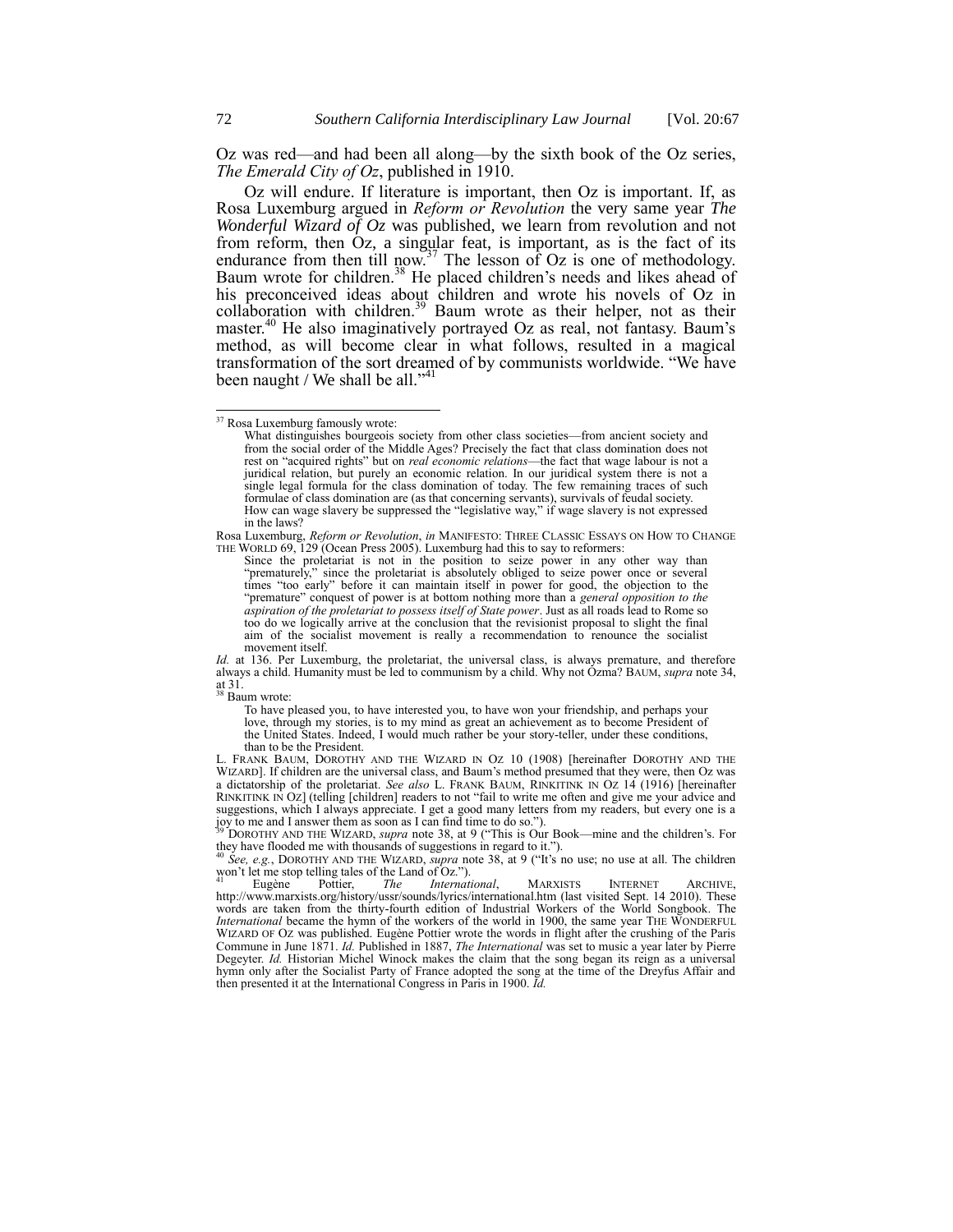<span id="page-6-0"></span>Matilda Joslyn Gage, Baum's mother-in-law, believed in magic, but not in the men behind the curtain.<sup>42</sup> Gage, author of *Woman, Church and State: A Historical Account of the Status of Woman Through the Christian Ages:*  With Reminiscences of the Matriarchate,<sup>43</sup> was the without-which-not of Oz, and that is a kind of witch. Gage told Baum that he ought to write down the wonderful stories he told the children at family gatherings. Baum did so. The rest, we might say, is history, but that would not be saying enough. Our consciousness of that history is not yet sufficient. The magic of Oz must become the reality for us that it once must have been. If, as the psychoanalysts say, the hysteric is haunted by reminiscences, $44$  then Oz is, and we the Ozites<sup>45</sup> are, animated, enlivened, and buoyed up by "*reminiscences* of the matriarchate."<sup>46</sup>

<span id="page-6-1"></span>Frida Kahlo never finished *Paz en la Tierra para que la Ciencia Marxista pueda Salvar a los Enfermos y a Aquellos Oprimidos por el Capitalismo Criminal Yanqui* ("*Paz en la Tierra*"). <sup>47</sup> If it is true that we are haunted by reminiscences, and if it is true that our task is to realize the thoughts of the past, then we may as well begin with all seriousness with Kahlo, a painter of flowers that could be naught else but reminiscences of the matriarchate: "I paint flowers so they will not die."<sup>48</sup>

<span id="page-6-2"></span>We will begin, then, by "conferring with the flowers."<sup>49</sup> Kahlo did not live to complete *Paz en la Tierra*, but we will. Marxism will heal the sick.

*El Marxismo Dará Salud a los Enfermos*. A full-body portrait of Kahlo appears in the center of *Paz en la Tierra* framed by two enormous hands.<sup>50</sup> The supportive hand on her right has an eye in its palm; the supportive hand on her left wards off a bird of prey.<sup>51</sup> The bird of prey has the face of Uncle Sam.<sup>52</sup> A dove flies in the upper right and Karl Marx's head appears in the upper left.<sup>53</sup> Marx's head is joined to a hand, not the two already mentioned, but a third hand that throttles the bird of prey.<sup>54</sup> The reunion of intellectual (head) and manual (hand) labor in Kahlo's *Paz en la Tierra* recalls another of Marx's letters, his posthumously published *Critique of the Gotha Program*:

<sup>&</sup>lt;sup>42</sup> See, e.g., Matilda Joslyn Gage, Woman, Church and State: A Historical Account of the<br>Status of Woman Through the Christian Ages With Reminiscences of the Matriarchate (New York, The Truth Seeker Co. 1893) (referring to magic).

<sup>43</sup> *Id.* <sup>44</sup> Josef Breuer & Sigmund Freud, *On the Physical Mechanism of Hysterical Phenomena: Preliminary Communication*, *in* STUDIES ON HYSTERIA 3, 7 (James Strachey ed, & trans., Basic Books, Inc. 1957) (1893); Josef Breuer, *Theoretical: Hypnoid States, in* STUDIES ON HYSTERIA 215, 221 (James Strachey ed. & trans., Basic Books, Inc. 1957) (1893).<br><sup>45</sup> I use the term Ozite, but there is another term, more recent, "Ozian."

WIZARD, *supra* note [38](#page-5-0), at 224 (using the term "Ozite" to describe natives of Oz). *See generally*, GREGORY MAGUIRE, A LION AMONG MEN (2008); GREGORY MAGUIRE, SON OF A WITCH (2005); GREGORY MAGUIRE, WICKED: THE LIFE AND TIMES OF THE WICKED WITCH OF THE WEST (1995).

<sup>46</sup> GAGE, *supra* not[e 42,](#page-6-0) at 10. (emphasis added). <sup>47</sup> Frida Kahlo, *El Marxismo Dará Salud a Los Enfermos* (1954) Frida Kahlo Museum, Mexico.

<sup>48</sup> SALOMON GRIMBERG, FRIDA KAHLO: THE STILL LIFES 11 (2008) (quoting Frida Kahlo).

<sup>49</sup> RAY BOLGER & JUDY GARLAND, *If I only had a Brain*, *on* THE WIZARD OF OZ: THE ORIGINAL MOTION PICTURE SOUNDTRACK, *supra* note [3.](#page-1-2)

Kahlo, *supra* not[e 47.](#page-6-1)

<sup>51</sup> *Id.*

<sup>52</sup> *Id.*

<sup>53</sup> *Id.*

<sup>54</sup> *Id.*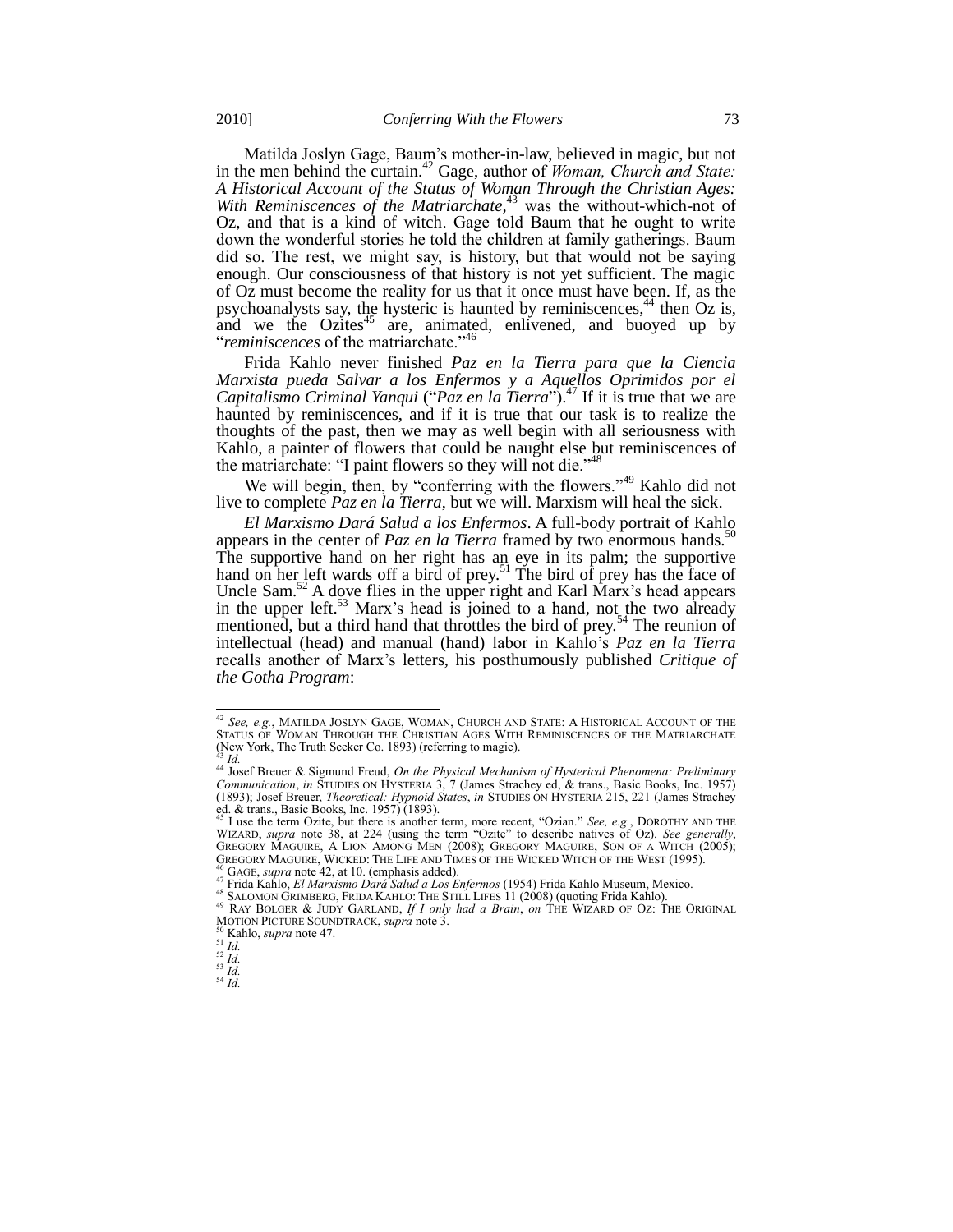In a higher phase of communist society, after the enslaving subordination of the individual to the division of labour, and with it also the antithesis between mental and physical labour, has vanished; after labour has become not only a means of life but itself life's prime want; after the productive forces have also increased with the all-round development of the individual, and all the springs of co-operative wealth flow more abundantly—only then can the narrow horizon of bourgeois right be crossed in its entirety and society inscribe on its banners: From each according to his ability, to each according to his needs!<sup>55</sup>

<span id="page-7-1"></span>In the center of the frame, a healed Kahlo casts aside her crutches. *Por primera vez, ya no estoy llorando*. 56

*For the first time, I am not crying.* There are no tears in Oz, not of the sort we shed over fallen comrades: "No disease of any sort was ever known among the Ozites, and so no one ever died unless he met with an accident that prevented him from living. This happened very seldom indeed.<sup>357</sup> As the psychoanalysts say, there are no accidents: "I paint flowers so they will not die."<sup>58</sup>

Marxism will heal the sick. For the first time, I am not crying. I paint flowers so that they will not die.<sup>59</sup> Oz has never been civilized.<sup>60</sup> The first three sentences of this paragraph lead to the fourth. The fourth sentence, "Oz has never been civilized," is of capital importance $61$ :

<span id="page-7-0"></span>What is civilization? For our present purpose it will suffice to note that civilization as we know it down to our own day presupposes the existence of a leisured class. . . . [C]ivilized man differs from the savage in having improved his mode of production so far that it has become possible for a whole section of the community—the ruling class—to live on the labor of the others. $62$ 

<sup>55</sup> KARL MARX, 2 SELECTED WORKS OF KARL MARX AND FREDERICK ENGELS (1951), *reprinted in* CRITIQUE OF THE GOTHA PROGRAMME 17 (Foreign Languages Press 1st ed. 1972). <sup>56</sup> *Marxism will Give Health to the Sick*, FRIDA KAHLO FANS,

http://www.fridakahlofans.com/c0650.html (last visited Nov. 13, 2010).

<sup>57</sup> BAUM, *supra* not[e 34,](#page-4-0) at 30.

<sup>58</sup> GRIMBERG, *supra* not[e 48,](#page-6-2) at 11 (quoting Frida Kahlo).

<sup>59</sup> *Id.* (quoting Frida Kahlo). Kahlo's statement recalls Oscar Wilde's "flower like" soul of man under socialism. WILDE, *supra* note [1](#page-0-0), at 125, 140. The "flower -like" soul of man under socialism would be free to be an "individual" and the Individual—the person freed from the domination of usefulness would be "like a child." *Id.* at 134. For Wilde, socialism, being a system of mutual lordship over the machinery of production, would make that child eternal. The child explains Kahlo's words, "I paint flowers so they will not die." When Dorothy arrives in Oz what she sees resembles the portraits painted by both Wilde and Kahlo:

The cyclone had set the house down, very gently—for a cyclone—in the midst of a country of marvelous beauty. There were lovely patches of green sward all about, with stately trees bearing rich and luscious fruits. Banks of gorgeous flowers were on every hand, and birds with rare and brilliant plumage sang and fluttered in the trees and bushes. A little way off was a small brook, rushing and sparkling along between green banks, and murmuring in a voice very [gratifying] to a little girl who had lived so long on the dry, gray prairies.

BAUM, *supra* not[e 2,](#page-1-0) at 20. <sup>60</sup> *Id.* at 24.

<sup>&</sup>lt;sup>61</sup> Ray Bradbury predicts a return to Oz, saying that "[w]hen the cities die, in their present form at least, and we head out into Eden again, which we must and will, Baum will be waiting for us." Ray Bradbury,<br>*Preface to* RAYLYN MOORE, WONDERFUL WIZARD MARVELOUS LAND, at xi, xviii (Ray B. Browne ed.,1974).<br><sup>62</sup> George Thomson, Marxism and Poetry 32 (1946).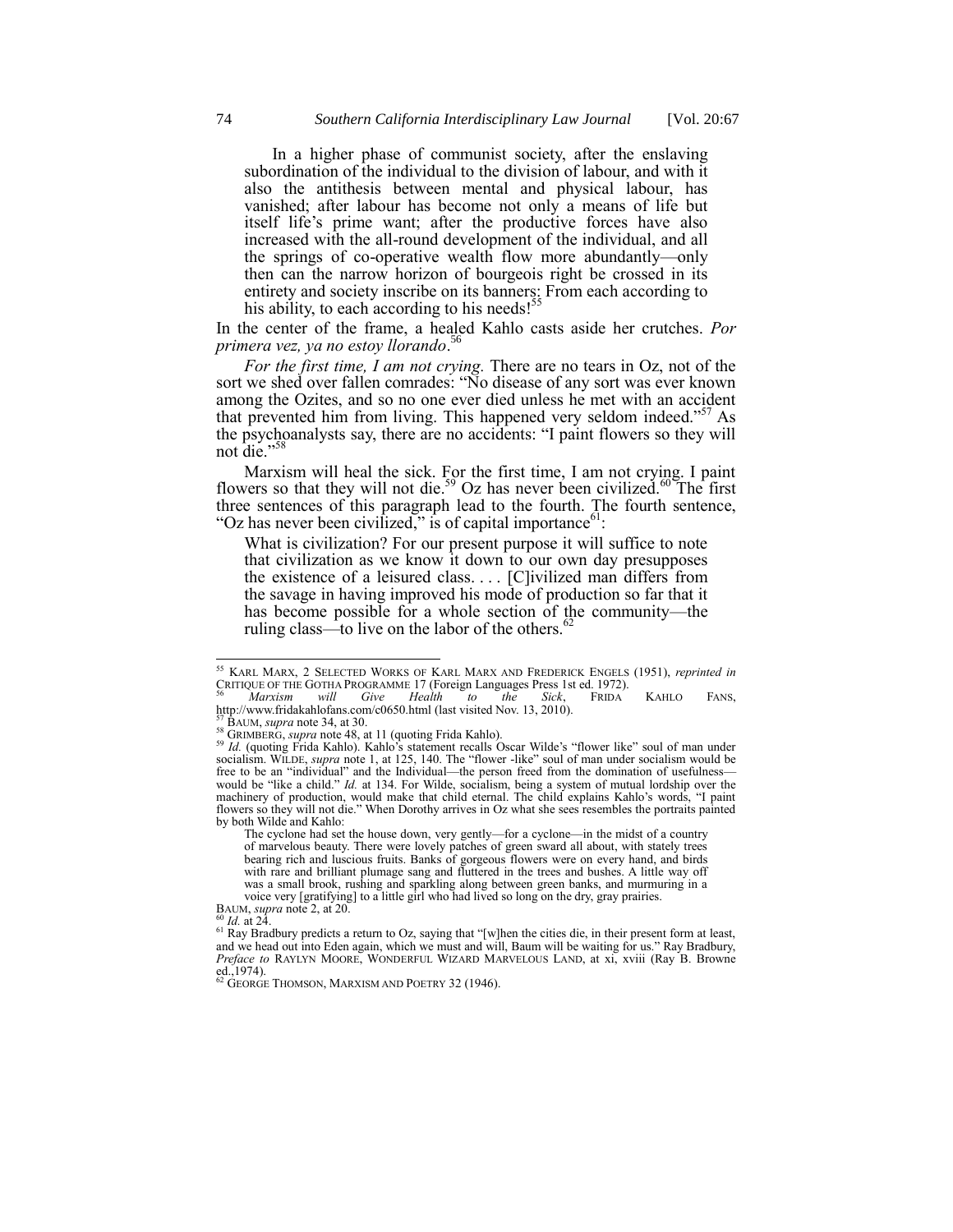In the leisure class, the magic goes away:

Among the ruling class, which has leisure, magic is now applied to less immediate needs. It becomes, on the one hand, science; on the other hand, art. Science springs from its objective aspect—the outward struggle against nature; art springs from its subjective aspect—the inner, psychical struggle. This is the point, therefore, at which poetry emerges out of magic; but it only does so by ceasing to express the aspirations of society as a whole. Society is now divided against itself.<sup>63</sup>

These observations of magic, made by George Thomson in *Marxism*  and Poetry,<sup>64</sup> require close attention. Civilization ("civilized man")<sup>65</sup> presupposes the existence of a leisure class—a class that lives off the labor of others. As Wilde observed: ―The fact is, that *civilization requires*  slaves."<sup>66</sup> Wilde believed that civilization requires slaves, but the Land of Oz has never been civilized. That is why Oz has witches. As the Witch of the North herself tells Dorothy: "In the civilized countries I believe there are no witches left; nor wizards, nor sorceresses, nor magicians. But, you see, the Land of Oz has never been civilized, for we are cut off from the rest of the world. Therefore we still have witches and wizards amongst us."<sup>67</sup> What happened to the witches outside of Oz? The same thing that happened to the free time and therefore the freedom of the dispossessed:

Just as the [e]nclosures expropriated the peasantry from the communal land, so the witch-hunt expropriated women from their bodies, which were thus "liberated" from any impediment preventing them to function as machines for the production of labor. For the threat of the stake erected more formidable barriers around women's bodies than were ever erected by the fencing off of the commons.<sup>6</sup>

<span id="page-8-0"></span>The memory-smashing terror of the witch-hunt is the reason why Dorothy's first thoughts on encountering Oz were not her own. She developed her own thoughts later, but at the beginning, just after she "fell out of Kansas," the thoughts she was thinking were the thoughts of the superstructures. On arrival, Dorothy, "who was half frightened at facing a real witch," told a Munchkin "I thought all witches were wicked."<sup>69</sup> And later, she said "Aunt Em has told me that the witches were all dead—years and years ago." $70$ 

The witches are dead. Hundreds of thousands of women were burned alive, hanged, and tortured during the Great Witch Hunt of the Middle Ages.<sup>71</sup> Those mass murders have seemingly faded from modern memory. The dark matter of their burned bodies, the material remains of the

l <sup>63</sup> *Id.*

<sup>64</sup> *See id.*

<sup>65</sup> *Id.*

<sup>66</sup> WILDE, *supra* not[e 1,](#page-0-0) at 141 (emphasis added). *See also supra* text accompanying not[e 1.](#page-0-0) <sup>67</sup> BAUM, *supra* not[e 2,](#page-1-0) at 24.

<sup>68</sup> SILVIA FEDERICI, CALIBAN AND THE WITCH: WOMEN, THE BODY AND PRIMITIVE ACCUMULATION 184 (2004). <sup>69</sup> BAUM, *supra* not[e 2,](#page-1-0) at 23.

<sup>70</sup> *Id.* at 23–24.

<sup>71</sup> *See* FEDERICI, *supra* not[e 68,](#page-8-0) at 164.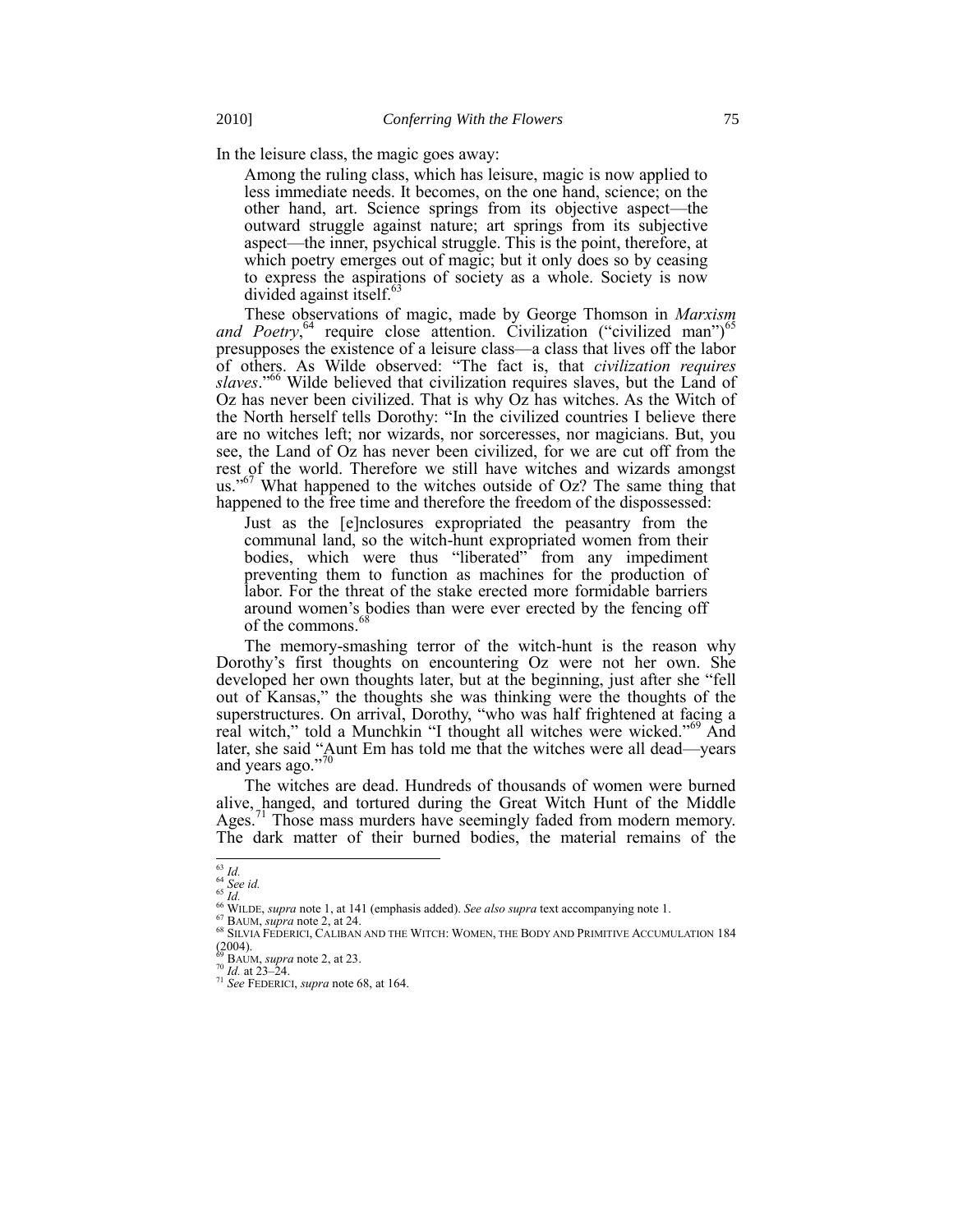matriarchate,<sup>72</sup> seems past, forgotten. All is not as it seems, however. Nothing is ever forgotten; nothing is lost, for the unconscious does not know time.

The dark matter of the witch-hunt bears the same relation to sex that the drowning of millions of blacks during the Middle Passage bears to race. What is a woman? Whatever it was that was burned into the shape of woman. Women were also drowned. What is a woman? Whom did you drown to produce a witch? One can extend this analysis. The so-called Emancipation ended with the burning of black after black after black. What is a black? Whatever it was that was burned black. Recall the forgotten drowned of the Middle Passage. What is a black? Whom did you drown to produce a black? "Difference" can be water. "Difference" can be fire. Difference is nothing particular at all beyond the numberless infinities of souls consumed by its production. Difference itself, being nothing in itself, is utterly indifferent to whatever it was they were before they were murdered in order to be made the substrate of someone's Other. There is only that which was done to produce difference. "The devil ever being depicted in sermon or story as black, all black animals by an easy transition of ideas, became associated with evil and witches $[]$ ,<sup> $\frac{73}{3}$ </sup> and those made black by the Middle Passage were governed as things, as animals, as black animals. That which was done was forgotten, but nothing is really forgotten. The death that shatters memory returns to haunt us, and when it does, it does so as repetition. Differences—race and sex, to name two—are repetitions of the original accumulation. The whole world was enclosed by capital, the great death event we are still in:

The discovery of gold and silver in America, the extirpation, enslavement and entombment in mines of the aboriginal population, the beginning of the conquest and looting of the East

*Id.* at 230 (internal citations omitted). *Id.* at 217.

<sup>72</sup> *See, e.g.*, GAGE, *supra* not[e 42,](#page-6-0) at 226–30 (discussing the burning of a woman). Gage wrote about the use of death and terror by state and church to produce docility in women and their comrades:

An accusation of witchcraft struck all relatives of the accused with terror, destroying the ordinary virtues of humanity in the hearts of nearest friends. As it was maintained that devils possessed more than one in a family, each member sought safety by aiding the church in accumulating proof against the accused, in hopes thereby to escape similar charge. It is impossible for us at the present day to conceive the awful horror falling upon a family into which an accusation of witchcraft had come. Not alone the shame and disgrace of such a charge; the terrors of a violent death under the most painful form; the sudden hurling of the family from ease and affluence to the most abject poverty; but above all the belief that unending torment by fire pursued the lost soul through eternity, made a combination of terrors appalling to the stoutest heart. A Scotch woman convicted as a witch and sentenced to be burned alive could not be persuaded by either priest or sheriff to admit her guilt. Suffering the intensest agonies of thirst during her torture she espied her only son in the surrounding crowd. Imploring him in the name of her love for him she begged as her last request, that he should bring her a drink. He shook his head, not speaking; her fortitude her love, his own most certain conviction of her innocence not touching him; when she cried again, "Oh, my dear son, help me any drink, be it never so little, for I am most extremely drie, oh drie, drie." His answer to her agonizing entreaties could not be credited were it not a subject of history, and the date so recent.

<sup>―</sup>By no means dear mother will I do you the wrong, for the drier you are no doubt you will burn the better.‖ Under Accadian law 3,000 years before christianity, the son who denied his father was sentenced to a simple fine, but he who denied his mother was to be banished from the land and sea; but in the sixteenth century of the christian era, we find a son under christian laws denying his mother a drink of water in her death agony by fire.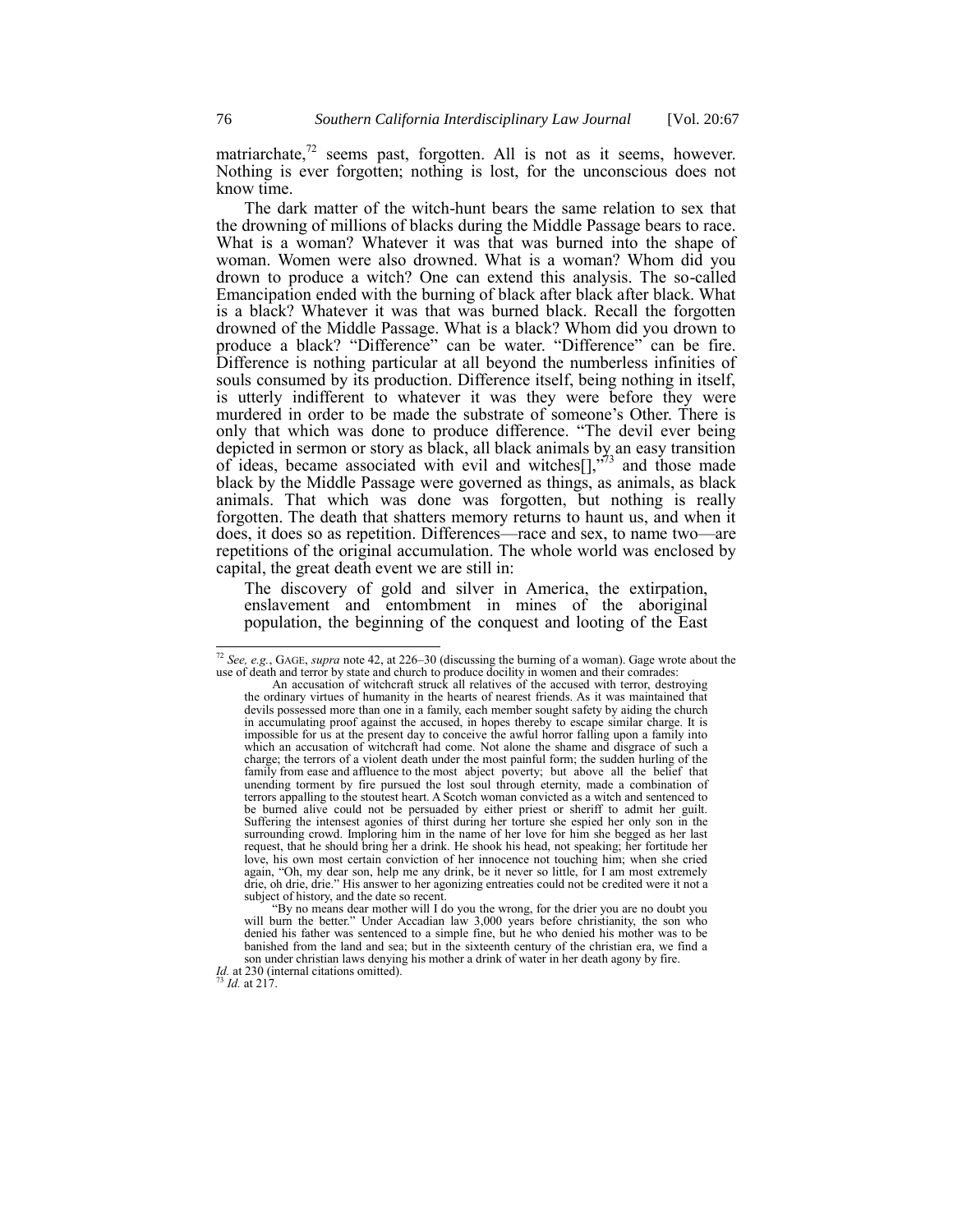Indies, the turning of Africa into a warren for the commercial hunting of black-skins, ... are the chief moments of primitive accumulation.<sup>74</sup>

In civilized society, there is a leisure class and there is a class without leisure. The leisure class possesses surplus time. This surplus time is extracted from the other class or classes, the ones marked by difference. This appropriated time, surplus value in Marx's terminology, is a field reserved for the leisure class to fill as they will, although under pressure of market competition, they must devote much of the value realized from that appropriation to the extraction of even greater shares of surplus time in the next cycle of production, and the next, and the next, all the way to the end.<sup>75</sup> The true leisure class can fill the time they have appropriated from the Others with activities directed to less-than-immediate needs. Magic is intended to fill direct human needs; poetry is not. Audre Lorde famously wrote that "poetry is not a luxury."<sup>76</sup> This Article does not quarrel with her formulation. Rather, it completes it. Poetry, when it "is not a luxury," is magic. What Lorde describes as "not a luxury" is magic. Thus, magic is the poetry that is not a luxury. Mere poetry, the bourgeois poetry that is a luxury, is not at all what Lorde describes as "poetry." Mere poetry is that which remains when the magic goes away. Magic is that which bleeds out of the world when time is broken into classes.

<span id="page-10-0"></span>Oz is not bleeding. Oz is not divided against itself. Oz has never been civilized.<sup>77</sup> Civilization is what is said to happen after primitive accumulation. Primitive accumulation is the great death event that brought mortality into the world. Primitive accumulation—call it capitalism, civilization, modernity, the real world, or the bleeding out of magic—is the death that we falsely thought we had escaped and the death we have been repeating over and over and over again under the sign of reality.

Our so-called real world is without magic. The deadly desert around Oz goes on forever; it is an uncrossable abomination of desolation.<sup>78</sup> Our false life, our mortality, takes place in "[t]he desert of the real."<sup>79</sup> The life we live is not real. It is not even living.<sup>80</sup> Oz, however, is real.

<sup>74</sup> 1 KARL MARX, CAPITAL: A CRITIQUE OF POLITICAL ECONOMY, 703 (Frederick Engels ed., Samuel Moore & Edward Aveling trans., International Publishers 1967) (1867).

They think this will go on forever, but it does not. It ends in an extinction event. Additionally, it rehearses that extinction event in crisis after crisis.

<sup>76</sup> AUDRE LORDE, *Poetry Is Not a Luxury*, *in* SISTER OUTSIDER: ESSAYS & SPEECHES 36, 36–37 (1984). Poetry is not a luxury, not a leisure activity, for members of the despised classes; it is not even poetry. The poetry that is not a luxury is the magic of the dispossessed. Lorde writes:

Poetry is the way we help give name to the nameless so it can be thought. The farthest horizons of our hopes and fears are cobbled by our poems, carved from the rock experiences of our daily lives.

As they become known to and accepted by us, our feelings and the honest exploration of them become sanctuaries and spawning grounds for the most radical and daring of ideas. They become a safe-house for that difference so necessary to change and the conceptualization of any meaningful action.

*Id.* at 37. Lorde's magical naming of the "nameless so it can be thought" has everything to do with Foucault, and vice versa. *Compare id.*, *with* 3 MICHEL FOUCAULT, *So Is It Important to Think?*, *in* POWER, 454 (James D. Faubion ed., Robert Hurly trans., New Press 2001).

BAUM, *supra* not[e 2,](#page-1-0) at 24.

<sup>&</sup>lt;sup>78</sup> *See id.* at 26 (referring to a great desert that none can cross).

<sup>79</sup> JEAN BAUDRILLARD, SIMULACRA AND SIMULATION 1 (Sheila Faria Glaser trans., 1994) (1981).

<sup>80</sup> Baudrillard is instructive: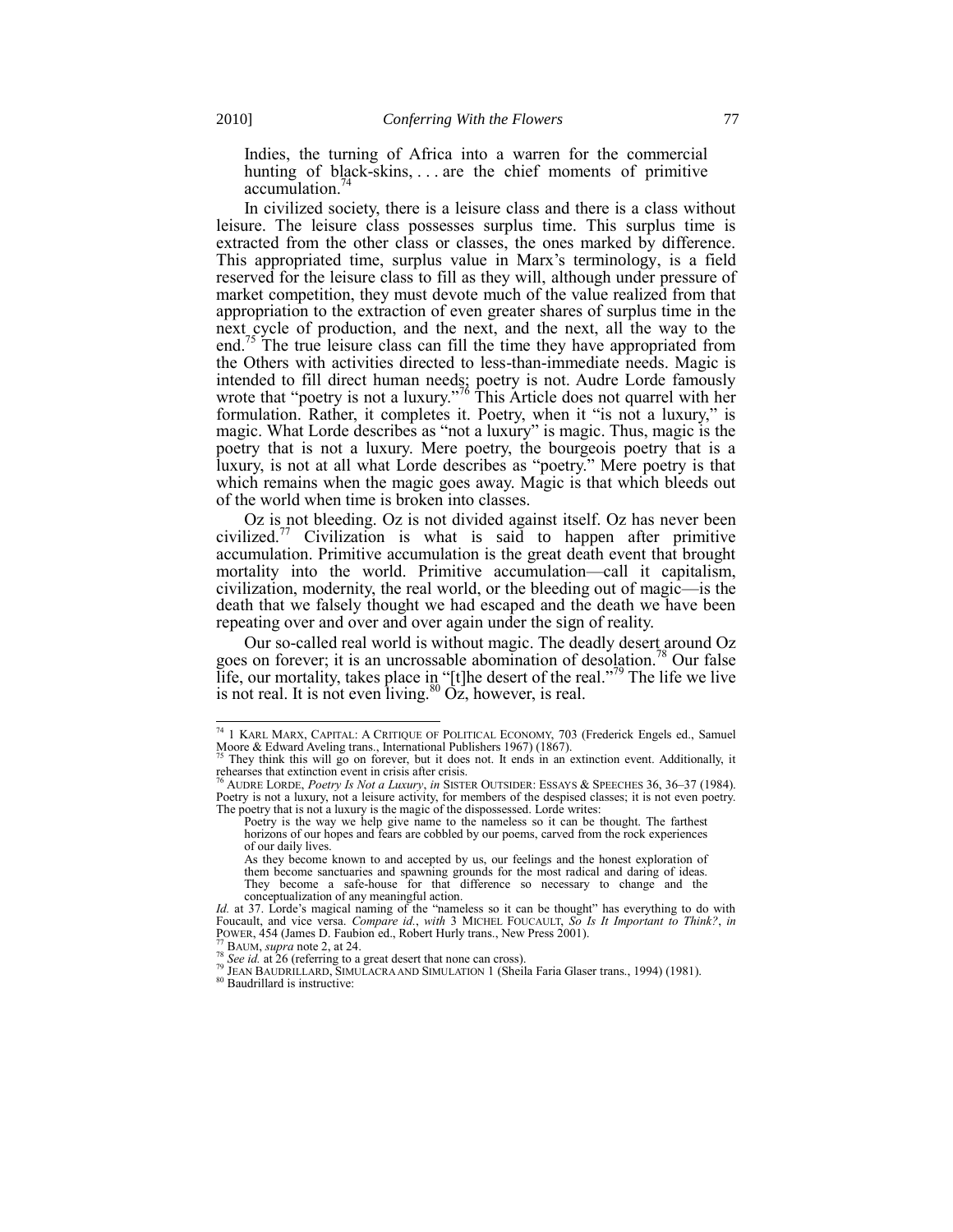The dream is a wish represented as if it were fulfilled.<sup>81</sup> "In magic you enact in fantasy the fulfillment of the desired reality.<sup>82</sup> Oz is the place "where the dreams that you dare to dream really do come true"; therefore, Oz is real.<sup>83</sup> What Oz realizes for us, however, is dark matter: What are the dreams that we dare to dream? What are the wishes that we would have fulfilled or realized?

As discussed, Oz is a magical, uncivilized land. What is magic?<sup>84</sup> Thomson writes:

<span id="page-11-0"></span>Magic may be described as an illusory technique supplementing the deficiencies of the real technique; or, more exactly, it is the real technique of its subjective aspect. A magical act is one in which savages strive to impose their will on their environment by mimicking the natural process that they desire to bring about.<sup>85</sup>

In Kahlo's painting, *Paz en la Tierra*, the artist depicts science as a form of criticism, of examining first premises in order to change that which seems unalterable. It is rather like psychoanalysis. Science,  $86$  criticism, and magic all have to do with bringing about transformations thought impossible. All three are dangerous. In the words of Baum's mother-in-law:

Death by torture was the method of the church for the repression of woman's intellect, knowledge being held as evil and dangerous in her hands. Ignorance was regarded as an especial virtue in woman, and fear held her in this condition. Few women dared be wise, after thousands of their sex had gone to death by drowning or burning because of their knowledge. The superior learning of witches was recognized in the widely extended belief of their ability to work miracles. The witch was in reality the profoundest thinker, the most advanced scientist of those ages.<sup>8</sup>

In a 1981 interview, Michel Foucault observed this of criticism:

And then, above all, I don't think that criticism can be set against transformation, "ideal" criticism against "real" transformation.

A critique does not consist in saying that things aren't good the way they are. It consists in seeing on what type of assumptions, of

*Id.* at 13.

The imaginary of Disneyland is neither true nor false, it is a deterrence machine set up in order to rejuvenate the fiction of the real in the opposite camp. Whence the debility of this imaginary, its infantile degeneration. This world wants to be childish in order to make us believe that the adults are elsewhere, in the "real" world, and to conceal the fact that true childishness is everywhere—that it is that of the adults themselves who come here to act the child in order to foster illusions as to their real childishness.

<sup>81</sup> *See* FREUD, *supra* not[e 2,](#page-1-0) at 129 (discussing idea of a dream representing a wish as if fulfilled).

<sup>82</sup> THOMSON, *supra* not[e 62,](#page-7-0) at 24.

<sup>&</sup>lt;sup>83</sup> JUDY GARLAND, *Over the Rainbow, on* THE WIZARD OF OZ: THE ORIGINAL MOTION PICTURE SOUNDTRACK, *supra* note [3](#page-1-2). Baum often treated Oz as real, even referring to himself as the "Royal" Historian of Oz<sup></sup> in several of his novels. *See, e.g.*, MAGIC OF OZ, *supra* not[e 24,](#page-3-0) at 14.<br><sup>84</sup> Clarke's Third Law states: "Any sufficiently advanced technology is indistinguishable from magic."

ARTHUR C. CLARKE, PROFILES OF THE FUTURE: AN INQUIRY INTO THE LIMITS OF THE POSSIBLE 36 n.\*  $(1984)$ . The converse is also true.

<sup>85</sup> THOMSON, *supra* not[e 62,](#page-7-0) at 10.

<sup>86</sup> *See* CLARKE, *supra* not[e 84.](#page-11-0)

<sup>87</sup> GAGE, *supra* note [42,](#page-6-0) at 242–43. Gage continued: "The persecution which for ages waged against witches was in reality an attack upon science at the hands of the church." *Id.* at 243.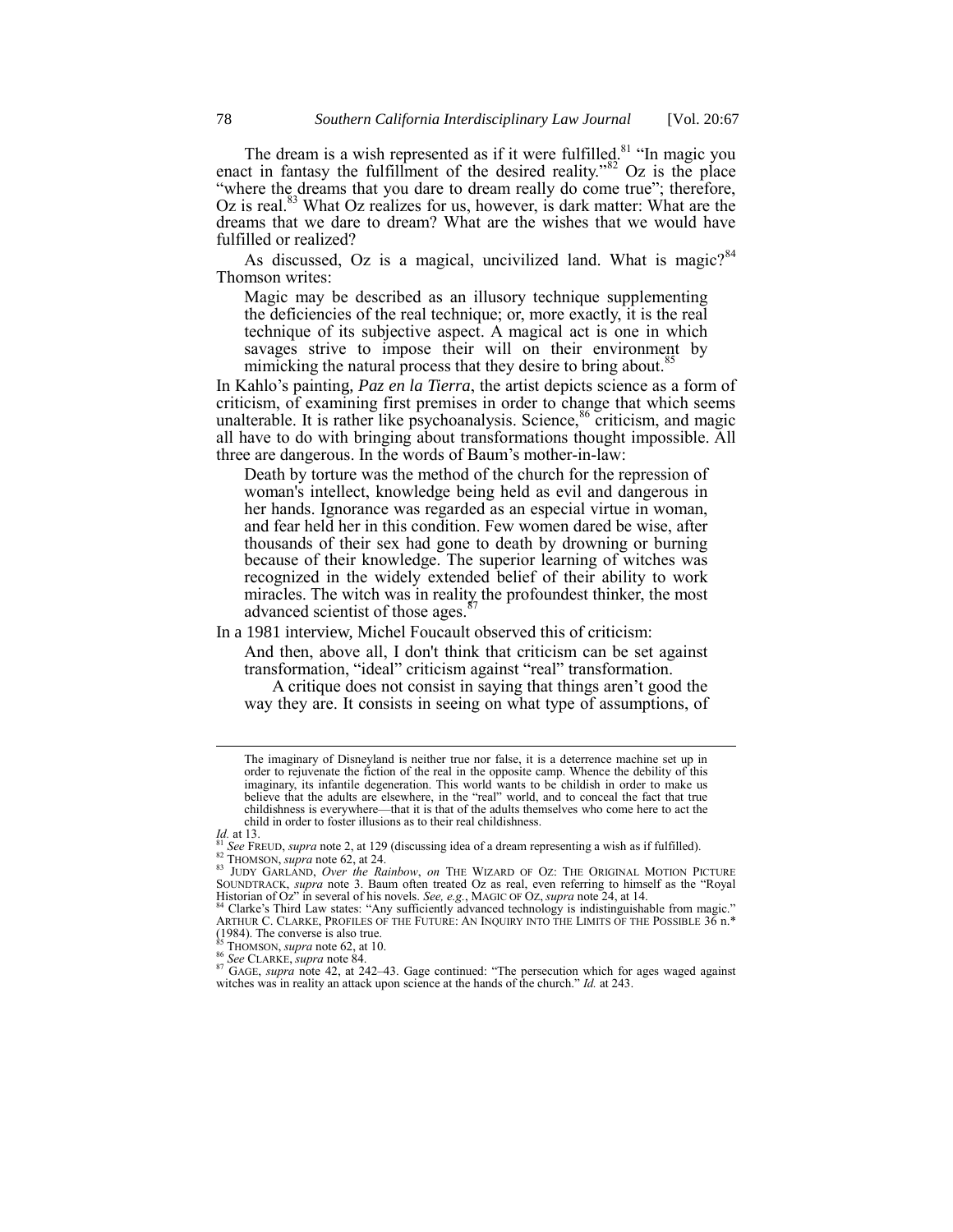familiar notions, of established, unexamined ways of thinking the accepted practices are based.

We need to free ourselves of the sacralization of the social as the only instance of the real and stop regarding that essential element in human life and human relations—I mean thought—as so much wind. Thought does exist, both beyond and before systems and edifices of discourse. It is something that is often hidden but always drives everyday behaviors. There is always a little thought occurring even in the most stupid institutions; there is always thought even in silent habits.

Criticism consists in uncovering that thought and trying to change it: showing that things are not as obvious as people believe, making it so that what is taken for granted is no longer taken for granted. To do criticism is to make harder those acts which are now too easy.

Understood in those terms, criticism (and radical criticism) is utterly indispensable for any transformation. For a transformation that would remain within the same mode of thought, a transformation that would only be a certain way of better adjusting the same thought to the reality of things, would only be a superficial transformation.

On the other hand, as soon as people begin to have trouble thinking things the way they have been thought, transformation becomes at the same time very urgent, very difficult, and entirely possible.<sup>88</sup>

Criticism, to follow the reasoning above from  $Mars^{89}$  to Freud and from Thomson to Foucault, is a form of magic and vice versa. Criticism makes the kind of magical transformation that we seek "entirely possible."<sup>90</sup> Baum's method is a form of criticism that is magical.

In the real world, everyone is in search of lost time, but in Oz, time is abundant: "Every one worked half the time and played half the time, and the people enjoyed the work as much as they did the play, because it is good to be occupied and have something to do."<sup>91</sup> Stolen time looks like Kansas: dull and gray. "Misery and poverty are so absolutely degrading, and exercise such a paralyzing effect over the nature of men, that no class is ever really conscious of its own suffering. They have to be told of it by other people, and they often entirely disbelieve them."<sup>92</sup> Stolen time looks like an illness: "It is mentally and morally injurious to man to do anything in which he does not find pleasure  $\ldots$ .<sup>93</sup> Stolen time looks like time out of mind. Stolen time looks like all these things because it is all of these things.

<sup>88</sup> FOUCAULT, *supra* not[e 76,](#page-10-0) at 456–57.

<sup>89</sup> Marx observed: "Criticism has plucked the imaginary flowers on the chain not in order that man shall continue to bear that chain without fantasy of consolation, but so that he shall throw off the chain and pluck the living flower.‖ KARL MARX, A CONTRIBUTION TO THE CRITIQUE OF HEGEL'S PHILOSOPHY OF RIGHT (1844), *available at* http://www.marxists.org/archive/marx/works/1843/critique-hpr/intro.htm. FOUCAULT, *supra* not[e 76,](#page-10-0) at 457.

<sup>91</sup> BAUM, *supra* not[e 34,](#page-4-0) at 31.

<sup>92</sup> WILDE, *supra* not[e 1,](#page-0-0) at 131.

<sup>93</sup> *Id.* at 140.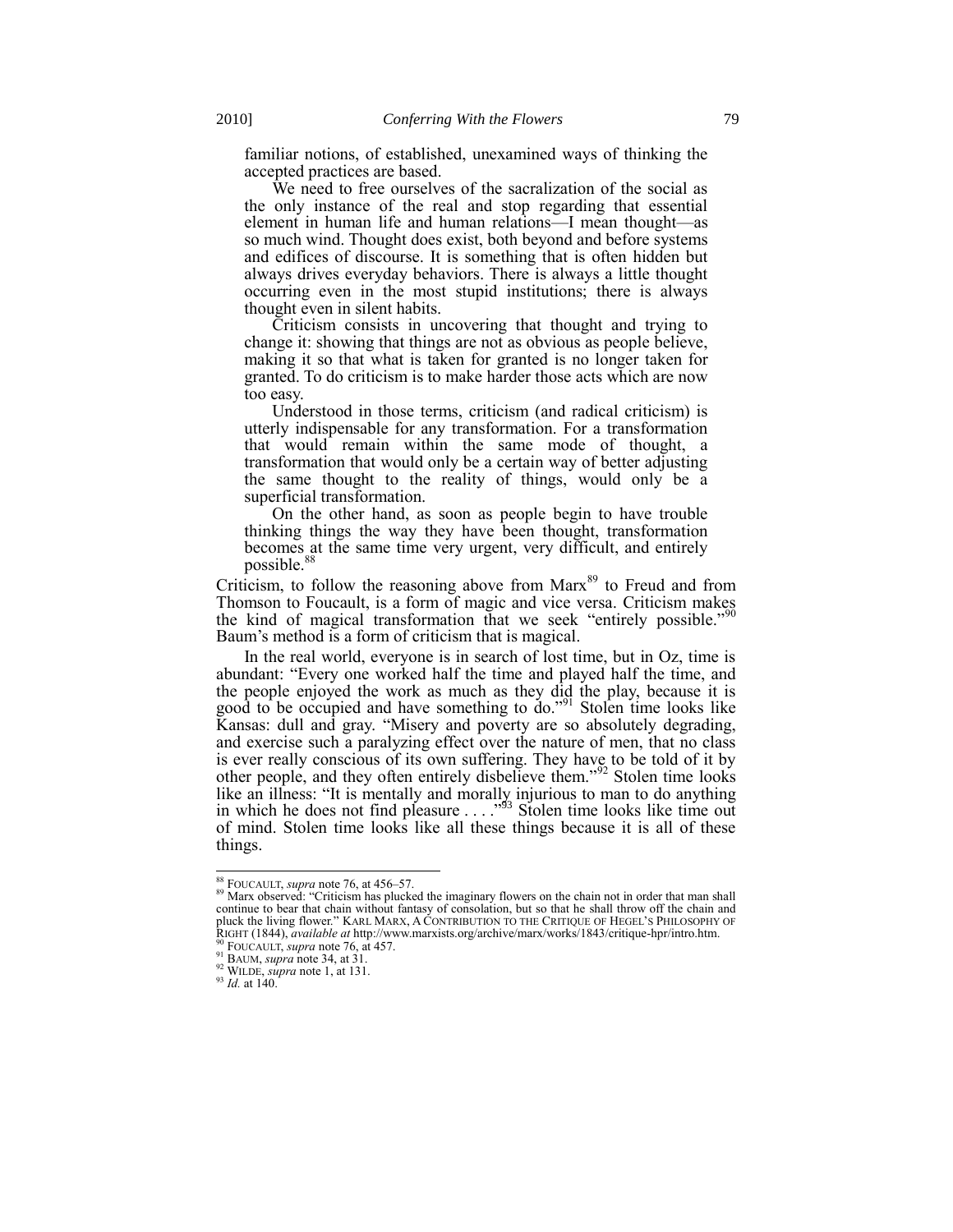Capitalism, the theft of time, became the basic or ground norm. "Law and right are inherited like an eternal disease."<sup>94</sup> Marxism, however, will heal the sick. "No disease of any sort was ever known among the Ozites."<sup>95</sup> How is that possible? There is no capitalism in Oz:

There were no poor people in the Land of Oz, because there was no such thing as money, and all property of any sort belonged to the Ruler. The people were her children, and she cared for them. Each person was given freely by his neighbors whatever he required for his use, which is as much as any one may reasonably desire.<sup>96</sup>

Additionally, everyone in Oz is governed by her or his own reason: "There were no cruel overseers set to watch them, and no one to rebuke them or to find fault with them. So each one was proud to do all he could for his friends and neighbors, and was glad when they would accept the things he produced."<sup>97</sup>

Baum seems, at first encounter, to write of Oz as a fairy tale: "You will know, by what I have here told you, that the Land of Oz was a remarkable country. I do not suppose such an arrangement would be practical with us, but Dorothy assures me that it works finely with the  $Oz$  people.<sup>98</sup> As Baum indicated, however, the fairy tale could be our tale. Although we may not be fairy people, we are not so unlike them:

Oz being a fairy country, the people were, of course, fairy people; but that does not mean that all of them were very unlike the people of our own world. There were all sorts of queer characters among them, but not a single one who was evil, or who possessed a selfish or violent nature. They were peaceful, kind-hearted, loving and merry, and every inhabitant adored the beautiful girl who ruled them, and delighted to obey her every command.<sup>99</sup>

Baum had a method, a science of writing tales for children. In his introduction to *The Wonderful Wizard of Oz*, Baum began with this observation:

Folk lore, legends, myths and fairy tales have followed childhood through the ages . . . . Yet the old time fairy tale . . . may now be classed as "historical" in the children's library; for the time has

<sup>94</sup> P. Stuchka, *Law and Right Are Inherited Like an Eternal Disease*, *in* SOVIET POLITICAL THOUGHT: AN ANTHOLOGY 72, 73 n.1 (Michael Jaworskyj ed. & trans., 1967) (quoting Voltaire). Stuchka also wrote:

We are told that even today, two years after the October Revolution, we do not yet have a written proletarian law. We could answer that the great French Revolution came into possession of the *Civil Code* only fifteen years after the Revolution, and only after the victory of the counterrevolution. But, as always, we are frank and therefore we state directly that such a written proletarian code will never come into existence in our country. When we speak of the proletarian law, we have in mind a transient law.

Our great achievement in the revolution of law is a clear understanding of the meaning of law and court. "Law is a system or an order of social relationships, corresponding to the interests of the ruling class and protected by an organized force." Hence, without classes, there will be no class organization (the state), no law, and no courts.

*Id.* at 75.

<sup>95</sup> BAUM, *supra* not[e 34,](#page-4-0) at 30.

<sup>96</sup> *Id.* <sup>97</sup> *Id.* at 31.

<sup>98</sup> *Id.* 

<sup>99</sup> *Id.* at 31–32.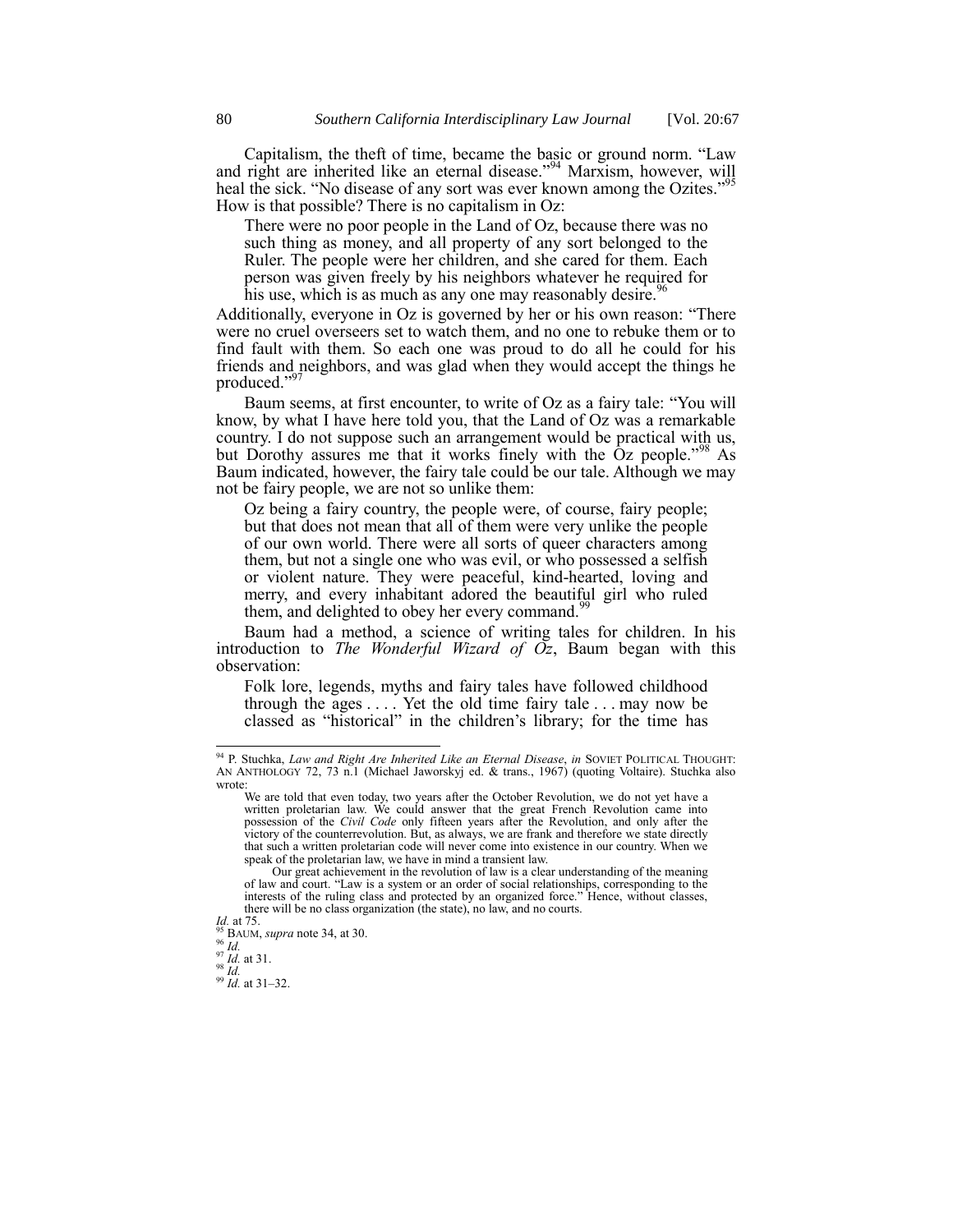come for a series of newer "wonder tales" in which the stereotyped genie, dwarf and fairy are eliminated, together with all the horrible and bloodcurdling incident devised by their authors to point a fearsome moral to each tale.<sup>100</sup>

Baum may have written what children wanted, but what do children want? That is a hard question to answer. It is hard to answer because it is a nonsensical question. It is nonsensical because we do not yet know what children are; we only know that which we have made of childhood.<sup>101</sup>

What do children not want? That is the question Baum answers. If we think of children as  $X$ , then it frees us, as a matter of method, to think about that which we can think about—our own thoughts. We can think about the thoughts we have been thinking. What is horrid? Do we want anything horrid? No, we do not want horrid things. Baum answered "no" for the children and took the horrid material out of his new, modern stories. That was the core of Baum's method.

Baum was attentive, as a matter of method, to the reversal of the adult/child hierarchy in the telling and authoring of his stories. As Oz revealed itself as a progressively accurate mirror of the "highest phase of communism," Baum increasingly described himself as a servant of the children who wanted Oz stories. Baum also increasingly described Oz as real. Both tendencies can be seen in this passage from the fifth Oz book *The Road to Oz*:

Well, my dears, here is what you have asked for: another "Oz Book" about Dorothy's strange adventures. . . . [I]f the story is not exactly as you would have written it yourselves, you must remember that a story has to be a story before it can be written down, and the writer cannot change it much without spoiling it.<sup>102</sup>

The reversal of hierarchy and the increasing reality of Oz, can be seen in the following passages:

Finally I promised one little girl, who made a long journey to see me and prefer [sic] her request . . . that when a thousand little girls had written me a thousand little letters asking for another story of the Scarecrow and the Tin Woodman, I would write the book.<sup>103</sup>

My friends the children are responsible for this new " $Oz$  book," as they were for the last one . . . . Their sweet little letters plead to know "more about Dorothy"; and they ask: "What became of the Cowardly Lion?" and "What did Ozma do afterward?"<sup>104</sup>

This is Our Book—mine and the children's. For they have flooded me with thousands of suggestions in regard to it, and I have

<sup>100</sup> BAUM, *supra* not[e 2,](#page-1-0) at 5.

<sup>101</sup> Maria Grahn-Farley, *Pierre Schlag, the Critique of Normativity, and the Enchantment of Reason: A Theory of Child Rights*, 57 U. MIAMI L. REV. 867, 901–02 (2003). <sup>102</sup> L. FRANK BAUM, THE ROAD TO OZ 9 (1909).

<sup>&</sup>lt;sup>103</sup> L. FRANK BAUM, THE MARVELOUS LAND OF OZ 3 (1904). 103 L. FRANK BAUM, THE MARVELOUS LAND OF OZ 3 (1904).<br><sup>104</sup> L. FRANK BAUM, OZMA OF OZ 11 (1907).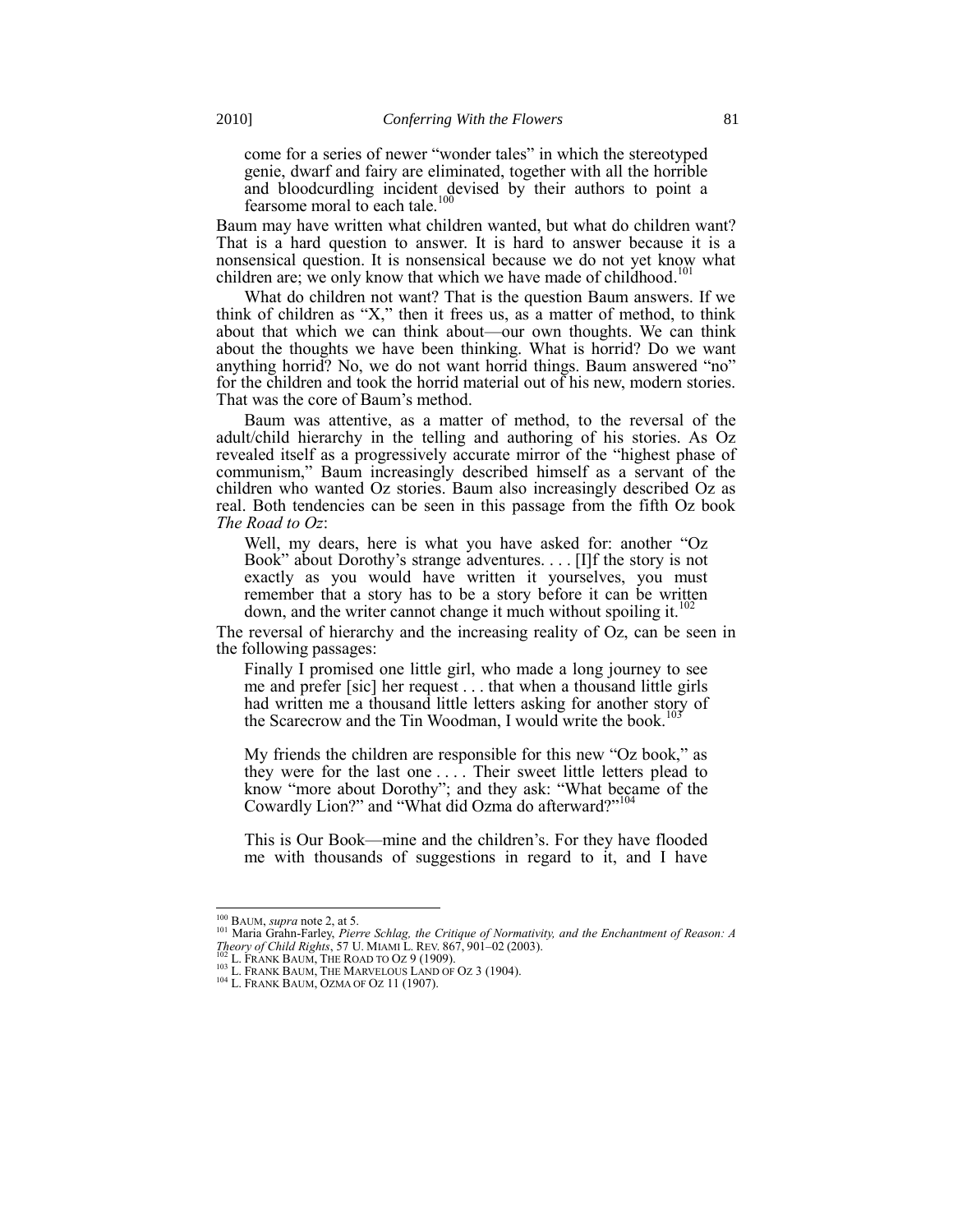honestly tried to adopt as many of these suggestions as could be fitted into one story.<sup>10</sup>

Once on a time I really imagined myself "an author of fairy tales," but now I am merely an editor or private secretary for a host of youngsters whose ideas I am requested to weave into the thread of my stories. . . . .

. . . I am very proud of this alliance. Children love these stories because children have helped to create them. My readers know what they want and realize that I try to please them. . . .

I hope, my dears, it will be a long time before we are obliged to only partnership  $\frac{106}{106}$ dissolve partnership.

The reality of Oz itself emerges in the following passages:

T[hrough] the kindness of Dorothy Gale of Kansas, afterward Princess Dorothy of Oz, [a] humble writer in the United States of America was once appointed Royal Historian of Oz, with the privilege of writing the chronicle of that wonderful fairyland.<sup>107</sup>

So, if Dorothy keeps her word and I am permitted to write another Oz book, you will probably discover how all these characters came together in the famous Emerald City.<sup>108</sup>

Oz was a creation of letters:

The Army of Children which besieged the Post office, conquered the Postmen and delivered to me its imperious [c]ommands.<sup>1</sup>

Don't fail to write me often and give me your advice and suggestions, which I always appreciate. I get a good many letters from my readers, but every one is a joy to me and I answer them as soon as I can find time to do so. $110$ 

The main idea in "The Lost Princess of Oz" was suggested to me by a sweet little girl of eleven who called to see me and to talk about the Land of  $Oz$ <sup>111</sup>

Children are the universal class that brought  $Oz$  about: "[M]y books are intended for all those whose hearts are young, no matter what their ages may be." $112$ 

Despite the reality of Oz, Baum was a creature of the real world. He prepared his readers for his passage out of Oz:

A long and confining illness has prevented my answering all the good letters sent me—unless stamps were enclosed—but from

<sup>105</sup> DOROTHY AND THE WIZARD, *supra* not[e 38,](#page-5-0) at 9.

<sup>&</sup>lt;sup>106</sup> BAUM, *supra* not[e 34,](#page-4-0) at iii. **The PATCHWORK GIRL OF OZ 15 (1913).** The PATCHWORK GIRL OF OZ 15 (1913).

 $^{108}$  L. Frank Baum, Tik-Tok of Oz 3 (1914).

 $^{109}$  L. FRANK BAUM, THE SCARECROW OF OZ 9 (1915). <sup>110</sup> RINKITINK IN OZ *supra* not[e 38,](#page-5-0) at 14.

<sup>&</sup>lt;sup>111</sup> L. FRANK BAUM, THE LOST PRINCESS OF OZ 14 (1917).

 $^{112}$   $\overline{Id}$ . at 10.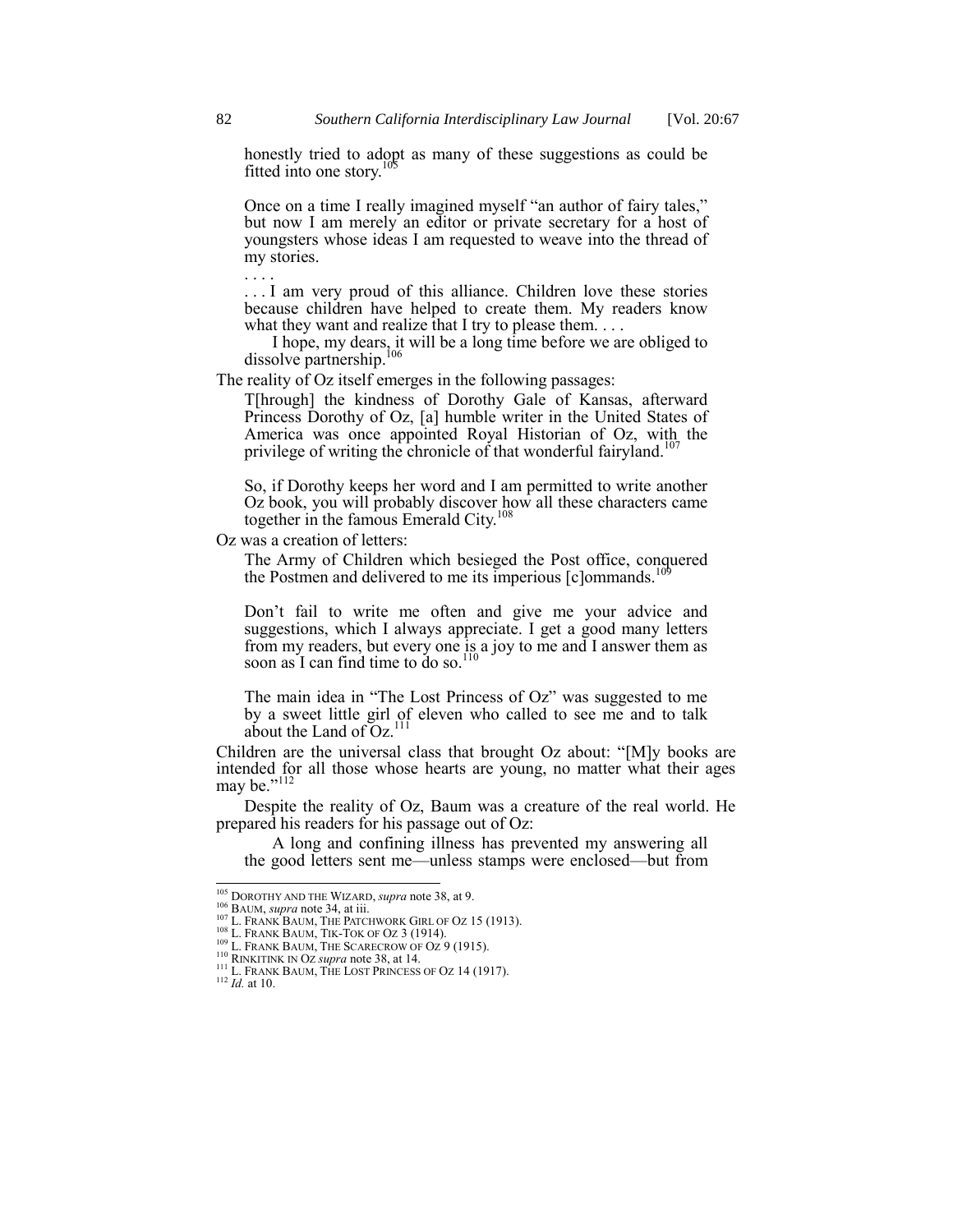now on I hope to be able to give prompt attention to each and every letter with which my readers favor me.

Assuring you that my love for you has never faltered and hoping the Oz Books will continue to give you pleasure as long as I am able to write them, I am Yours affectionately, L. FRANK BAUM, "Royal Historian of Oz."<sup>113</sup>

Baum is interesting because of his method, not because of his personality—although he seems to have been a decent man. Baum deployed his writing method it seems, in his personal life as well. Consider his self-correction in the following incident with his two children, Harry and Ken, and his wife Maud:

Harry recalled the time Ken had been naughty and Maud insisted that Frank [Baum] spank him. He reluctantly did as he was told, and the little boy cried himself to sleep. The incident so disturbed his father that he could not eat his dinner, so he went upstairs and woke him up. "Kenneth," he said, "I apologize for spanking you, and I'll never spank any of you children again." And he never did. $114$ 

Any sort of corporal punishment of children is, of course, always harmful and always abusive. In decent places it is rightly deemed criminal. That was not the case, however, at any point in Baum's lifetime. Baum's arrival at the late twentieth century understanding has to do with his method—the method he used to write his novels and the method he used to better the life of his family.

Baum was a businessman of the Guilded Age. Although the Oz books he wrote were worthy of the Red Scare, Baum was not a Red. As aforementioned, he had a method and his method brought his Oz books to the same place. Even though he recognized the reality of Oz, he never recognized the illusions of the world outside of Oz. He and other white people of his time dreamed the same sick dream about the world outside of Oz. Two weeks after the murder of Sitting Bull, Baum wrote an editorial about childhood that was not for children: "The Whites, by law of conquest, by justice of civilization, are masters of the American continent, and the best safety of the frontier settlements will be secured by the total annihilation of the few remaining Indians. Why not annihilation?"<sup>115</sup> Baum understood childhood, and understood that there are things that happen that are forever damaging. Not every wrong can be made right. Baum continued:

Their glory has fled, their spirit broken, their manhood effaced; better that they should die than live the miserable wretches that they are. History would forget these latter despicable beings, and

<sup>113</sup> MAGIC OF OZ, *supra* not[e 24,](#page-3-0) at 13–14.

<sup>114</sup> Hearn, *supra* not[e 10,](#page-1-4) at xxiv–xxv (citing Harry Neal Baum, *My Father Was the Wizard of Oz*, THE BAUM BUGLE 9 (1985)).<br><sup>115</sup> Jodi Byrd, *"Living My Native Life Deadly": Red Lake, Ward Churchill, and the Discourses of* 

*Competing Genocides*, 31 AM. INDIAN Q., 310 (2007) (citing L. Frank Baum, Editorial, ABERDEEN SATURDAY PIONEER, Dec. 20, 1890).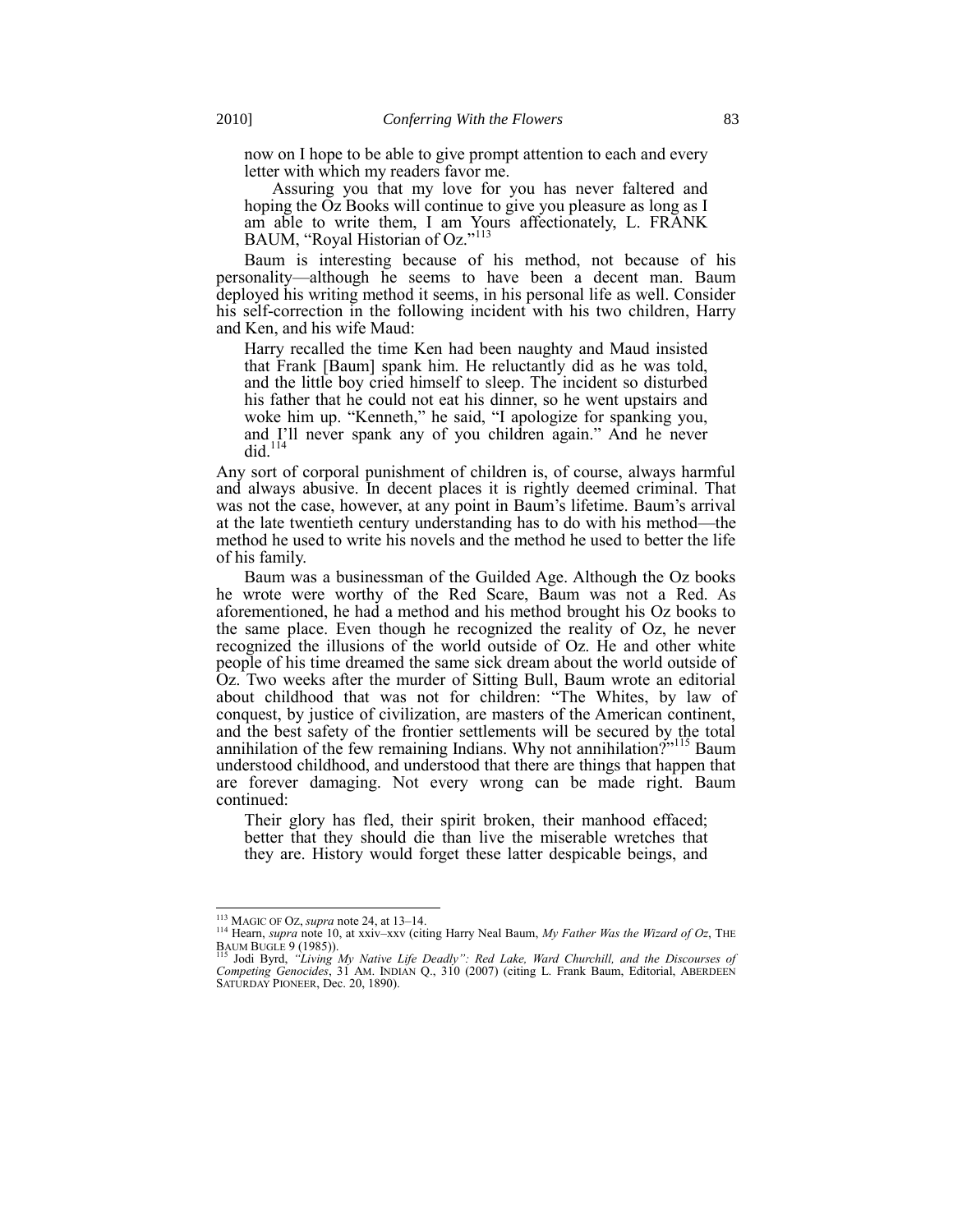speak, in later ages of the glory of these grand Kings of forest and plain that Cooper loved to heroism.<sup>116</sup>

There are some wrongs that cannot be corrected. Baum, the dreamer of childhood dreams—in other words, the dreamer of eternal beginnings saw in the mass death event of capitalist accumulation nothing but an end. In Baum's pro-genocide editorial, Oz remained only a fairytale, an Emerald City, utterly and completely betrayed by its author. However, if we take Baum at his word, then Baum was not in fact the author of any of the tales of Oz. Moreover, if we take Baum at his word, then Oz is real, and not made up. Further, if we take Baum at his word, then he was the secretary for the children who actually authored the novels of Oz. We should take him at his word and focus on the method behind the Oz books, not the man.

The Scarecrow is a natural stand-in for the professor of law. "If I only had a brain."<sup>117</sup> If laws are the deep thoughts of social being, then professors of law are something akin to its consciousness.<sup>118</sup> Law professors are, are they not, the awareness of the body of the law? If, as critical legal studies suggests, $119$  there is no there, there when it comes to law, then law professors do have a great deal in common with the Scarecrow, because it would mean our heads are stuffed with straw. If we are what we do, and what critical theory suggests is true, then we are hollow men and women, headpieces stuffed with straw. As we learned in Oz, however, it does not have to be this way.

Law connects the values represented as commodities during exchange. Law connects values to commodities through the market. The market is the place where tooth and talon are superseded by formal equality and by rules. What the division of labor divides into intellectual and manual labor is brought together again in the act of exchange, or so it seems.

As intellectual labor, law occupies an odd space, a hollowed out space in the imagination—a place in which imagination does not take place. It seems as though legal method, the system's endless hymn of self-praise, occupies that space of non-imagination and draws all the myriad lines that tether people to property. In our few and far between wide-awake moments, we look right through the coins over our eyes and see that there is no there, there. There is no connection between persons and the machinery of production. There are relationships between people and relationships between classes, but the nature of these relationships, their exploitative nature, is veiled as an endlessly complex set of law-governed relations to property.

There is nothing in the body of the law that determines any legal outcome or interpretation whatsoever. All that is determinate when it comes to the law is the choice that has been determined without our knowledge. We act as technical functionaries of the superstructures when we act as

<sup>116</sup> *Id.* <sup>117</sup> RAY BOLGER & JUDY GARLAND, *If I only had a Brain*, *on* THE WIZARD OF OZ: THE ORIGINAL MOTION PICTURE SOUNDTRACK, *supra* note [3.](#page-1-2)

<sup>&</sup>lt;sup>118</sup> *See generally* DAVID FRASER & JUDITH GRBICH, THINKING THROUGH THE BODY OF THE LAW at xi (Pheng Cheah, N.Y.U. Press 1996) (discussing the body of law).

See, e.g., COSTA DOUZINAS & ADAM GEAREY, CRITICAL JURISPRUDENCE: THE POLITICAL PHILOSOPHY OF JUSTICE (2005).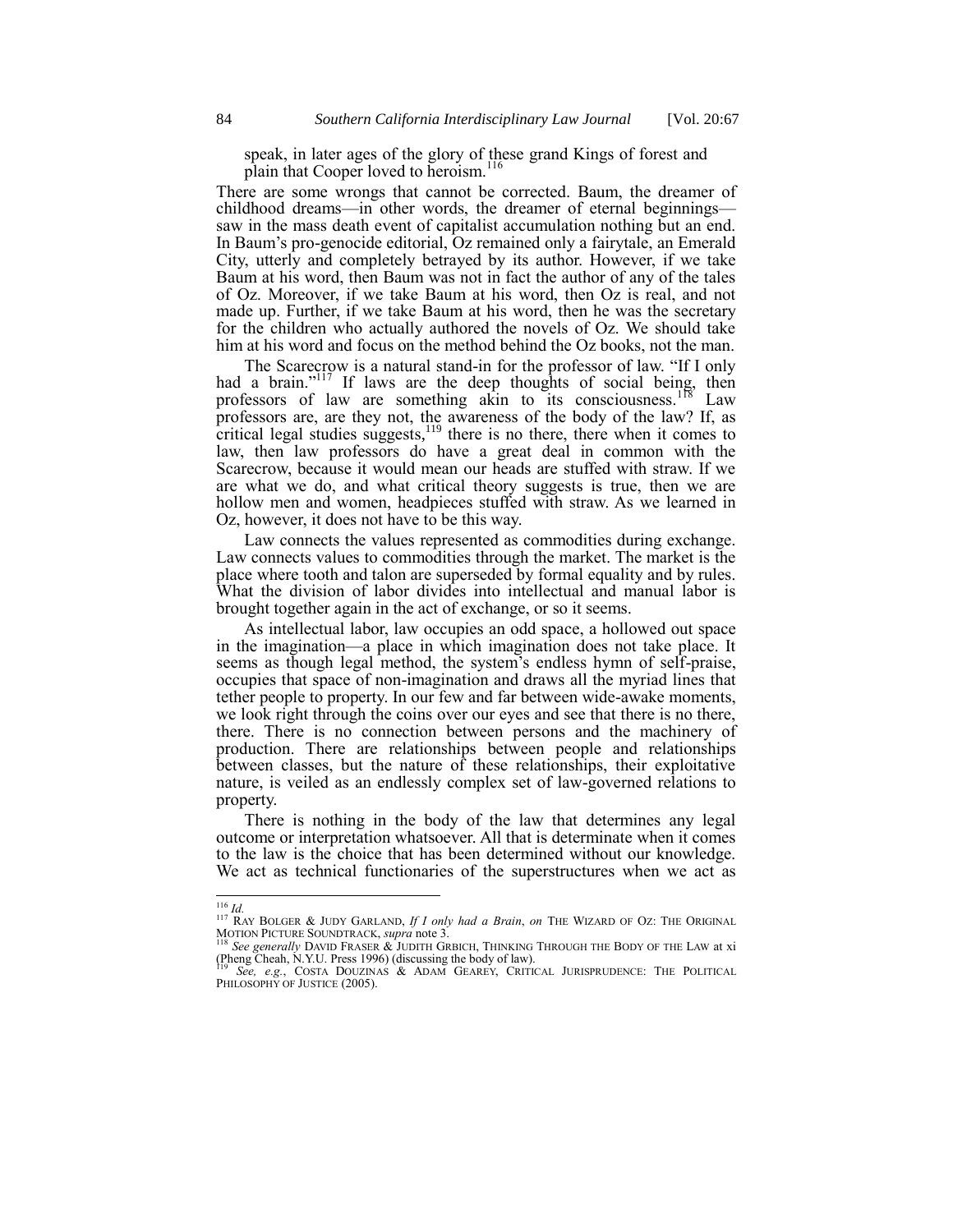though the body of the law contained, somewhere within itself, answers to the questions posed at the door. Law is not and cannot be mindful of itself. Therefore, there is nothing in the law that determines legal interpretations or outcomes.

Minding the body of the law is, in the end, the sum and substance of jurisprudence and therefore of jurists.<sup>120</sup> There is a gap between those who have things and those who are treated as if they are things. Law is the imaginative umbilical cord connecting the haves to the things that they have and the even more imaginative umbilical cord between the have-nots and the things they have not. Relations, of course, are between persons, not between things and other things and not between people and things. The legal relation of the haves to the things that they have and the legal relation of the have-nots to the things that they have not is the same relation exploiter/exploited. The legal is a way of occulting the truth. It is a fairy tale.

There shall be no "dried voices" for us.<sup>121</sup> No "[h]eadpiece filled with straw." $122$  The Scarecrow sings beautifully: "I could while away the hours / Conferrin' with the flowers / Consultin' with the rain."<sup>123</sup>

Oz is red, as discussed above:

In the higher phase of communist society, after the enslaving subordination of the individual to the division of labour, and with it also the antithesis between mental and physical labour, has vanished; after labour has become not only a means of life but itself life's prime want; after the productive forces have also increased with the all-round development of the individual, and all the springs of co-operative wealth flow more abundantly—only then can the narrow horizon of bourgeois right be crossed in its entirety and society inscribe on its banners: From each according to his ability, to each according to his needs!<sup>124</sup>

Hours are to be whiled away.<sup>125</sup> Freedom from toil is the first sign and task of consciousness. ―Consider the lilies of the field, how they grow; they toil not, neither do they spin."<sup>126</sup> Work, even the work of legal judgment consider King Solomon—is presented as superfluous: "[E]ven Solomon in all his glory was not arrayed like one of these. $12$ <sup>72</sup>

The Scarecrow psychoanalyzes through song: "And my head I'd be scratchin' / While my thoughts were busy hatchin' / If I only had a brain. /

<sup>&</sup>lt;sup>120</sup> Like the strap-hangers crossing from the platform to the train on the London underground, we are to "mind the gap." What is law if not a denial of gaps, conflicts, and ambiguities?<br><sup>121</sup> T. S. Elliot, *The Hollow Me* 

http://www.americanpoems.com/poets/tseliot/1076.

<sup>122</sup> *Id.*

<sup>123</sup> RAY BOLGER & JUDY GARLAND, *If I only had a Brain*, *on* THE WIZARD OF OZ: THE ORIGINAL MOTION PICTURE SOUNDTRACK, *supra* note [3.](#page-1-2)

MARX, *supra* not[e 55,](#page-7-1) at 17.

<sup>&</sup>lt;sup>125</sup> FRANK MORGAN ET AL., *The Merry Old Land of Oz*, *on* THE WIZARD OF OZ: THE DELUXE EDITION<br><sup>125</sup> FRANK MORGAN ET AL., *The Merry Old Land of Oz*, *on* The WIZARD OF OZ: THE DELUXE EDITION (Turner Entertainment, Co. 2009) ("We get up at twelve and start to work at one / Take an hour for lunch and then at two we're done.").

Matthew 6:28 (King James).

<sup>&</sup>lt;sup>127</sup> *Matthew* 6:29 (King James).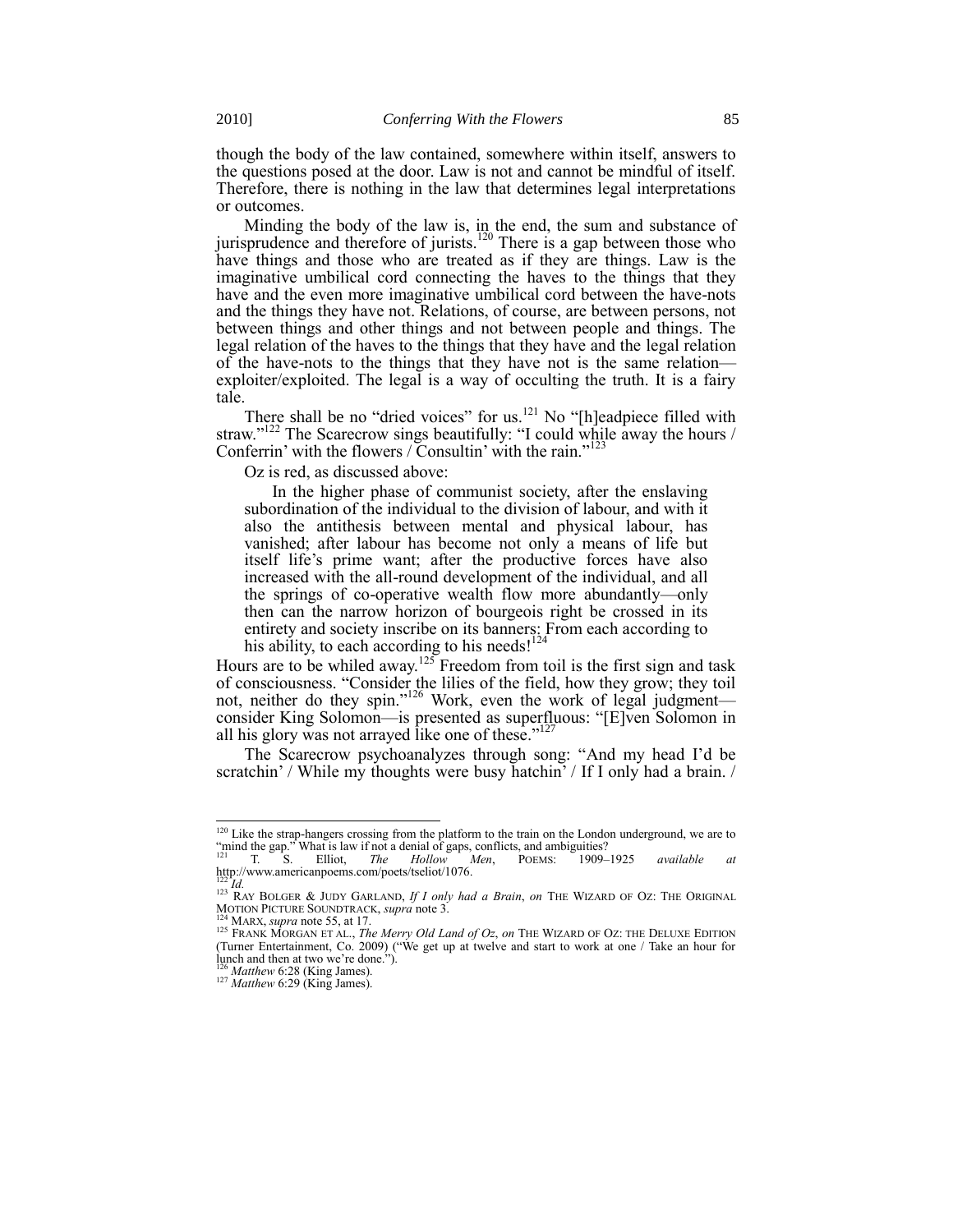I'd unravel every riddle / For any individ'le / In trouble or in pain."<sup>128</sup> In addition, the Scarecrow is a communist. As Dorothy, the brown-haired girl from gray Kansas, observed, the Scarecrow is a great emancipator: "With the thoughts you'll be thinkin' / You could be another Lincoln  $\hat{I}$  If you only had a brain."<sup>129</sup>

We were born free, but are everywhere in chains.<sup>130</sup> If professors of law are the "brains behind the outfit," so to speak, then it is also the case that ours are the thoughts that explain why humanity, born free, is everywhere outfitted with chains. Do clothes make the person? If so, what do they make him or her? Additionally, what are we to make of the chains with which everyone seems to be clothed? What does the Scarecrow say? "The voice said, Cry. And he said, What shall I cry? All flesh is grass, and all the goodliness thereof is as the flower of the field: The grass withereth, the flower fadeth: because the spirit of the L[ord] bloweth upon it: surely the people is grass."<sup>13</sup>

The Scarecrow, made of the grasses of the field, is like all of us. Perhaps the Scarecrow speaks for all of us.<sup>132</sup> In the Scarecrow's case, and therefore, perhaps in our case, clothes do make the man:

And why take ye thought for raiment? Consider the lilies of the field, how they grow; they toil not, neither do they spin: And yet I say unto you, [t]hat even Solomon in all his glory was not arrayed like one of these. Wherefore, if God so clothe the grass of the field, which to day is, and to morrow is cast into the oven, shall he not much more clothe you, O ye of little faith? $133$ 

"Why take ye thought for raiment?" There are no prisons in Oz. Our world, by contrast, is full of prisons. And so it makes sense to think about the chains with which we are clothed. "If I only had a brain."<sup>134</sup>

If the Sermon on the Mount seems an odd place to begin, then consider the way that the Scarecrow first appears on a cross in a field. "Consider the lilies of the field, how they grow; they toil not, neither do they spin: And yet I say unto you, [t]hat even Solomon in all his glory was not arrayed like one of these."<sup>135</sup> In Scarecrow's first scene, he sings, "I could while away the hours / Conferrin' with the flowers / Consultin' with the rain."<sup>136</sup> Slaves never "while away the hours." Why? Because slaves spend days and hours working at others' disposal. But the lilies of the field, the ones we are to consider, "neither toil nor spin," they "while away the hours," and that is "how they grow." Slavery, then, is in the way of all that. Slavery is opposed

<sup>128</sup> RAY BOLGER & JUDY GARLAND, *If I only had a Brain*, *on* THE WIZARD OF OZ: THE ORIGINAL MOTION PICTURE SOUNDTRACK, *supra* note [3.](#page-1-2) <sup>129</sup> *Id.*

<sup>130</sup> Jean-Jacques Rousseau, *The Social Contract*, *in* THE SOCIAL CONTRACT *AND* THE FIRST AND SECOND DISCOURSES 149, 156 (Susan Dunn ed., 2002). <sup>131</sup> *Isaiah* 40:6–7 (King James).

<sup>&</sup>lt;sup>132</sup> "For all flesh is as grass, and all the glory of man as the flower of grass. The grass withereth, and the flower thereof falleth away.‖ 1 *Peter* 1:24 (King James). <sup>133</sup> *Matthew* 6:28–30 (King James).

<sup>134</sup> RAY BOLGER & JUDY GARLAND, *If I only had a Brain*, *on* THE WIZARD OF OZ: THE ORIGINAL MOTION PICTURE SOUNDTRACK, *supra* note [3.](#page-1-2) <sup>135</sup> *Matthew* 6:28–29 (King James).

<sup>136</sup> RAY BOLGER & JUDY GARLAND, *If I only had a Brain*, *on* THE WIZARD OF OZ: THE ORIGINAL MOTION PICTURE SOUNDTRACK, *supra* note [3.](#page-1-2)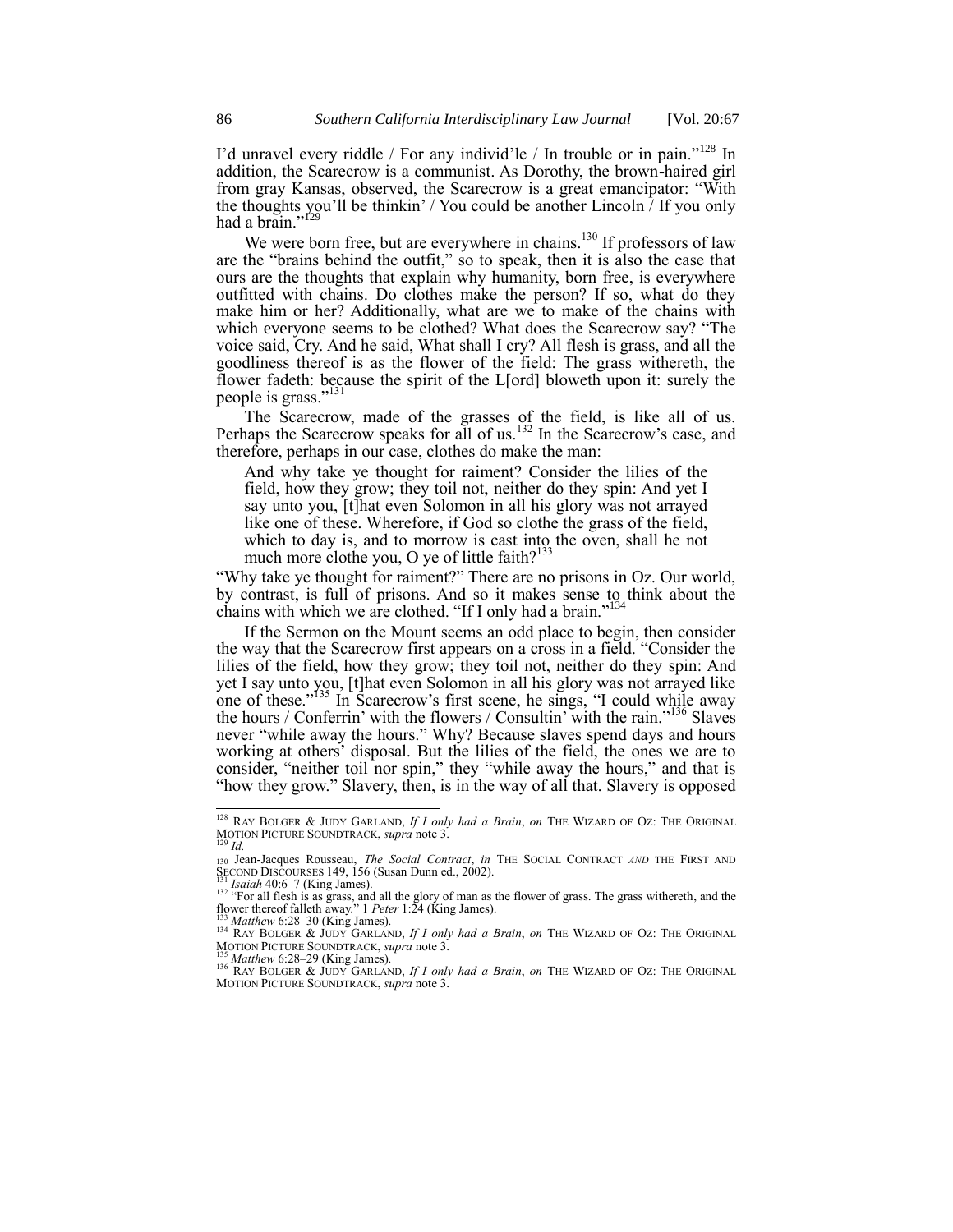to development. Time is the field of human development and slavery is the complete collapse of that field.

Slavery is slavery, especially when clothed in contract. The movement from chattel to wages is the movement from exploitation to exploitation, which is not movement. It is slavery clothed in contract. What is this contract that serves as a model for the social? Lions and tigers and bears? Offer, acceptance, consideration?

When is bargaining power equal? When it comes to the contract between a boss and a worker, bargaining power is never equal. But it is within that "never" that the social contract is signed. The never-never is the time and place of the contract's meeting of the minds. What is offered has always been accepted. What is accepted is the exploitative relation that always exists within the forever-now of primitive accumulation.

Legal emancipation is not emancipation. The power that enslaves also exists through the repetitions of whatever supposedly emancipatory legality it was that was supposed to bring us together as equals. We are brought to market as equals, but only within the market's unreality. In actuality, we are brought to the market to sell ourselves to a system that has already stolen us. This must be stated clearly: the kidnapped and the ransomed are free to reenact their slavery as market freedom, and that is all they are free to do.

The freedom of the market is freedom within that which is opposed to the fairy tale. In the market, the rule of tooth and talon seem magically suspended. Each market participant is peer to every other market participant, but only within the market and only as a market participant. What is occulted is the entirety of time and space external to the event of the exchange. And every exchange is a repetition of the original accumulation. The environment that begets and sustains the market is the law of tooth and talon, of violent dispossession, of millions of murders. The market depends on those who have nothing to sell but the skin that they are in and nothing to expect but a hiding. No one was born this way. Nature does not produce people with a claim to property and a monopoly on the use of organized violence to defend that claim on one side, and another group with nothing but skin on the other side. Childhood, the natural home of fairy tales and children, who are the first citizens of fairylands, is consumed by the system:

Children of the most tender years did not escape accusation and death. During the height of witch. craft [sic] persecution, hundreds of little ones were condemned as witches. Little girls of ten, eight, and seven years are mentioned; blind girls, infants and even young boys were among the numbers who thus perished. Everywhere the most helpless classes were the victims. $137$ 

If Oz is possible, then it does not have to be this way. We know Oz is possible because we cannot deny having been to Oz; literature really does transport us. If you have traveled the yellow brick road, then you know that the magic is real. Criticism, the poetry of necessity, is magic. Sometimes thinking makes it so. Thinking a new way is a path, a yellow brick road to

<sup>&</sup>lt;sup>137</sup> GAGE, *supra* not[e 42,](#page-6-0) at 232 (internal citations omitted).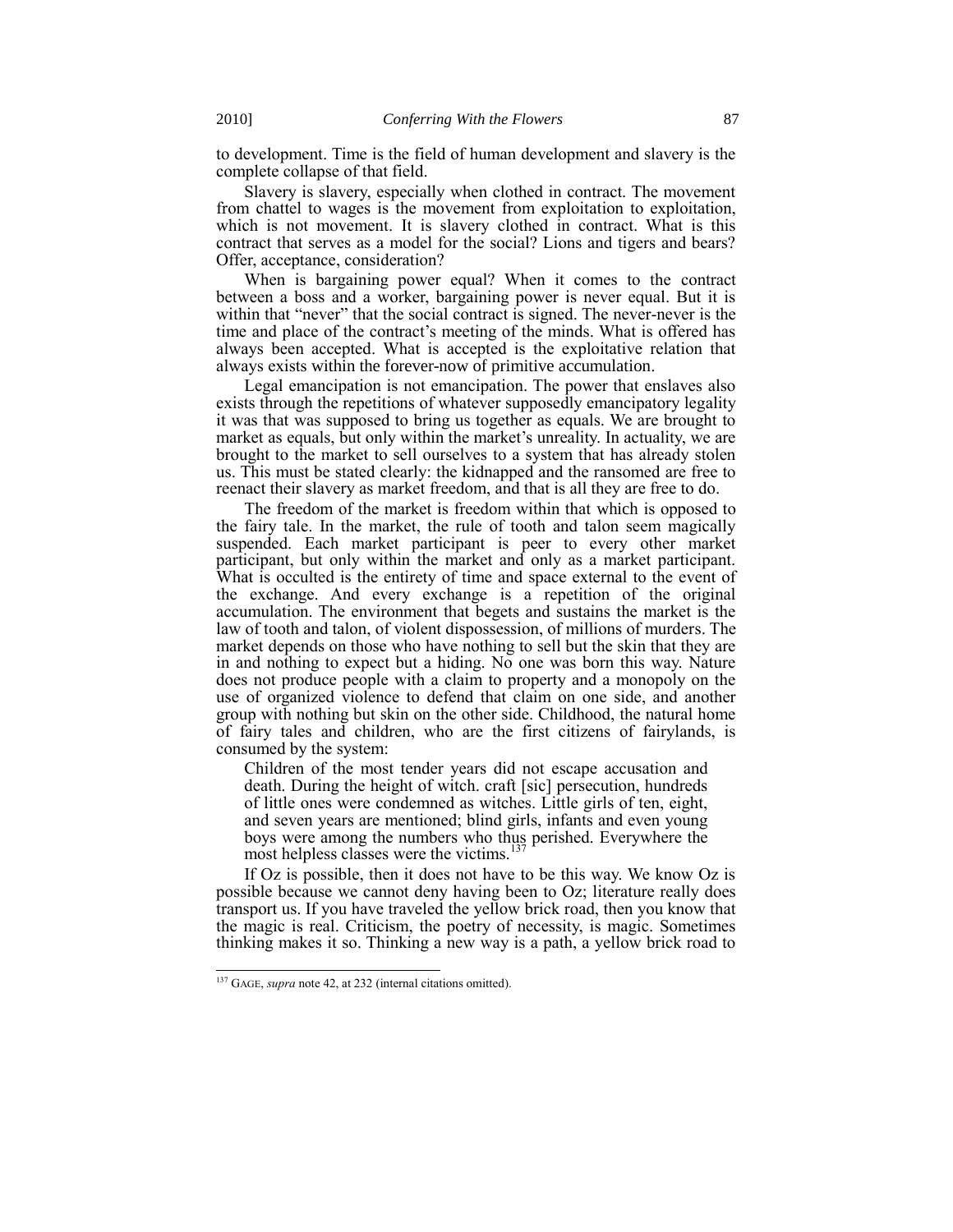an entirely new place. This Article describes that new place in Marxist terms as an old dream. This Article examines a particular conjuncture of events in 1900: the publication of Baum's *The Wonderful Wizard of Oz*, Freud's *The Interpretation of Dreams*, and Rosa Luxemburg's *Reform and Revolution*. *The Soul of Man Under Socialism*, also part of the conjuncture, was written by Oscar Wilde, who died in 1900.

The frame for this Article has been free communism, but the portrait exceeds the frame just as Baum's method exceeded his life and times and just as free communism exceeds all limits:

[O]ne day we must ask the question, "Why are there forty million poor people in America?" And when you begin to ask that question, you are raising a question about the economic system, about a broader distribution of wealth. When you ask that question, you begin to question the capitalistic economy. (Yes) And I'm simply saying that more and more, we've got to begin to ask questions about the whole society. We are called upon to help the discouraged beggars in life's marketplace. (Yes) But one day we must come to see that an edifice which produces beggars needs restructuring. (All right) It means that questions must be raised. And you see, my friends, when you deal with this you begin to ask the question, "Who owns the oil?" (Yes) You begin to ask the question, "Who owns the iron ore?' (Yes) You begin to ask the question, "Why is it that people have to pay water bills in a world that's two-thirds water?"  $\overline{(All right)}$  These are words that must be said. (All right)

<span id="page-21-0"></span>Now, don't think you have me in a bind today. I'm not talking about communism. What I'm talking about is far beyond communism.<sup>138</sup>

This Article began with Aunt Em's admission, "I've been a slave all my life."<sup>139</sup> Slavery in 1900 looks like slavery in 2010:

Dorothy Gale lived on a farm in Kansas, with her Aunt Em and Uncle Henry. It was not a big farm, nor a very good one, because sometimes the rain did not come when the crops needed it, and then everything withered and dried up. Once a cyclone had carried away Uncle Henry's house, so that he was obliged to build another; and as he was a poor man he had to mortgage his farm to get the money to pay for the new house. *Then his health became bad and he was too feeble to work*. . . . Uncle Henry grew poorer every year, and the crops raised on the farm only bought food for the family. *Therefore the mortgage could not be paid*. At last the banker who loaned him the money said that if he did not pay on a certain day, his farm would be taken away from him.<sup>140</sup>

"His health became bad" and then "the mortgage could not be paid." ―Uncle Henry and Aunt Em had a big bed in one corner, and Dorothy a

<sup>&</sup>lt;sup>138</sup> Martin Luther King, Jr., Address at the 11th Annual Southern Christian Leadership Conference:<br>Where Do We Go From Here? (Aug. 16, 1967) (including vocal responses from the audience).

<sup>139</sup> BAUM, *supra* not[e 34,](#page-4-0) at 269.

<sup>&</sup>lt;sup>140</sup> *Id.* at  $21-\frac{22}{2}$  (emphasis added).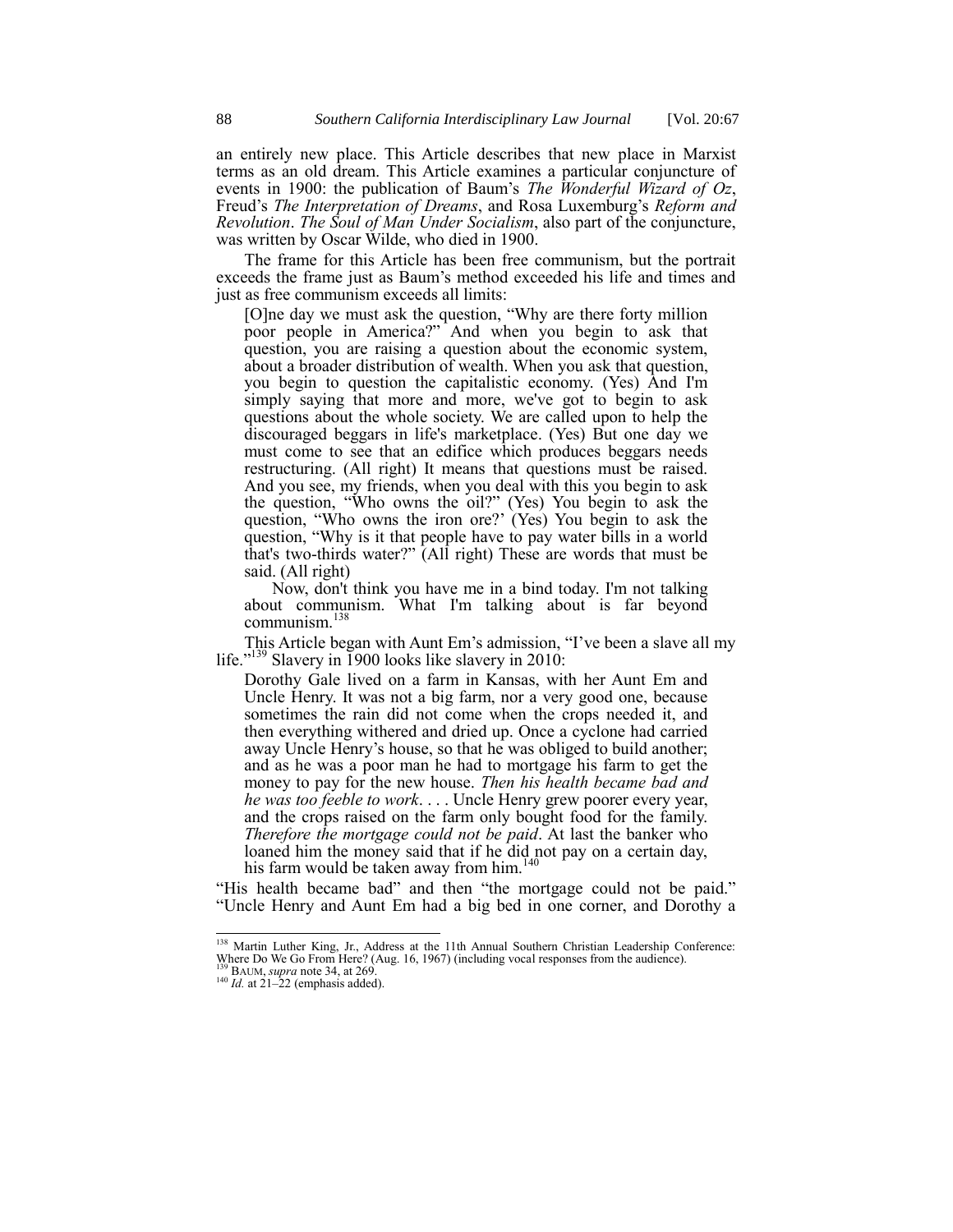little bed in another corner."<sup>141</sup> They were down and out even before the cyclone: "When Aunt Em came there to live she was a young, pretty wife." $142$  But life and work, "the sun and wind" of that hard land, changed her: "They had taken the sparkle from her eyes and left them a sober gray; they had taken the red from her cheeks and lips, and they were gray also. She was thin and gaunt, and never smiled, now."<sup>143</sup> "Uncle Henry never laughed. He worked hard from morning till night and did not know what joy was. He was gray also ...<sup>"144</sup> *El Marxismo Dará Salud a los Enfermos.* As King said: "We are called upon to help the discouraged beggars in life's marketplace . . . . But one day we must come to see that an edifice which produces beggars needs restructuring."<sup>145</sup> And that restructuring takes us "far beyond communism."<sup>146</sup>

At the end of their used-up Lochner Era lives, Aunt Em, Uncle Henry, and Dorothy were to be cast out:

When the banker told Uncle Henry that he must pay the money in thirty days or leave the farm, the poor man was in despair, as he knew he could not possibly get the money. So he told his wife, Aunt Em, of his trouble, and she first cried a little and then said that they must be brave and do the best that they could, and go that they must be brave and do the best that they away somewhere and try to earn an honest living.

But there was no "somewhere" to go: "No one wants to employ old people who are broken down in health, as we are."<sup>148</sup> This was childhood's end:

―We must give up the farm, my dear . . . and wander into the world to work for our living."

The girl listened quite seriously, for she had not known before how desperately poor they were.

"We don't mind for ourselves," said her aunt, stroking the little girl's head tenderly; "but we love you as if you were our own child, and we are heart-broken to think that you must also endure poverty, and work for a living before you have grown big and strong."<sup>149</sup>

There is a somewhere over the rainbow, a communism far beyond communism*,* where the dreams that we dare to dream really do come true. And in that place there is a place for all three of them, and for you and me and everyone, to live. Dorothy explained the situation to Ozma ("For some time Ozma has ruled over [Oz] and never was Ruler more popular or beloved. She is said to be the most beautiful girl the world has ever known, and her heart and mind are as lovely as her person." $150$ ):

l

<sup>143</sup> *Id.*

<sup>149</sup> *Id.* at 24.

<sup>141</sup> BAUM, *supra* not[e 2,](#page-1-0) at 11–12. <sup>142</sup> *Id.* at 12.

<sup>144</sup> *Id.* at 13. <sup>145</sup> Martin Luther King, Jr., *supra* note [138.](#page-21-0)

 $\frac{146}{14}$  *Id.* 

<sup>147</sup> BAUM, *supra* not[e 34,](#page-4-0) at 23. <sup>148</sup> *Id.* at 25.

<sup>150</sup> *Id.* at 33.